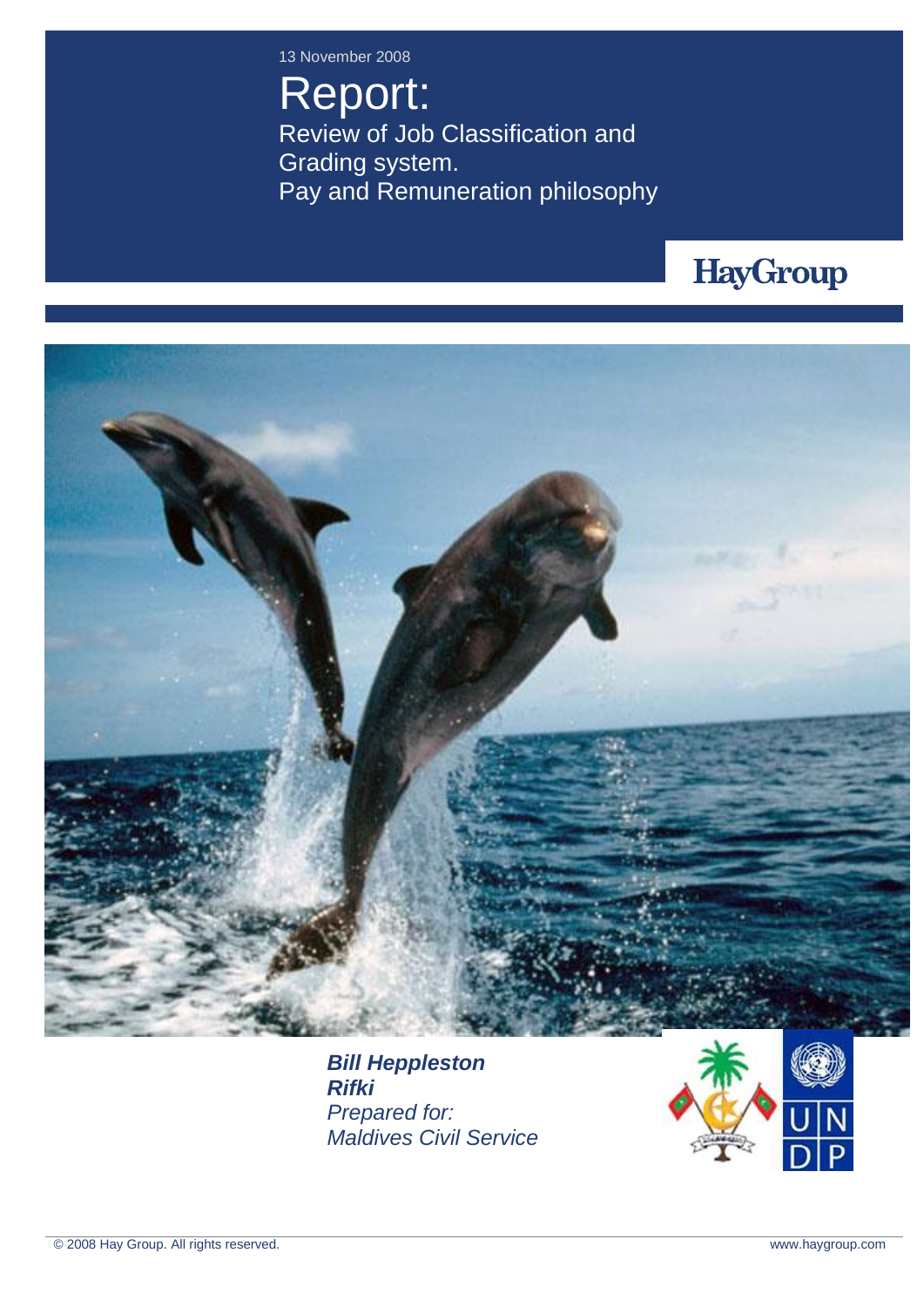



## Preface

This report is submitted to satisfy the final deliverable requirement of the review of the current job classification and pay system in the Maldives Civil Services undertaken by Hay Group as set out in the work agreement between Hay Group and UNDP contract no. MDVl 10–PS/2008/05.

The deliverables according to the contract were:

- 1. Review of documents and development of work plan.
- 2. Review the current job classification and pay system and provide broad recommendation for the sectors including how to improve the current job classification and pay system
- 3. Broad pay philosophy and strategy to guide the design of pay framework of the Civil Service.
- **4. Submission and approval of final report.**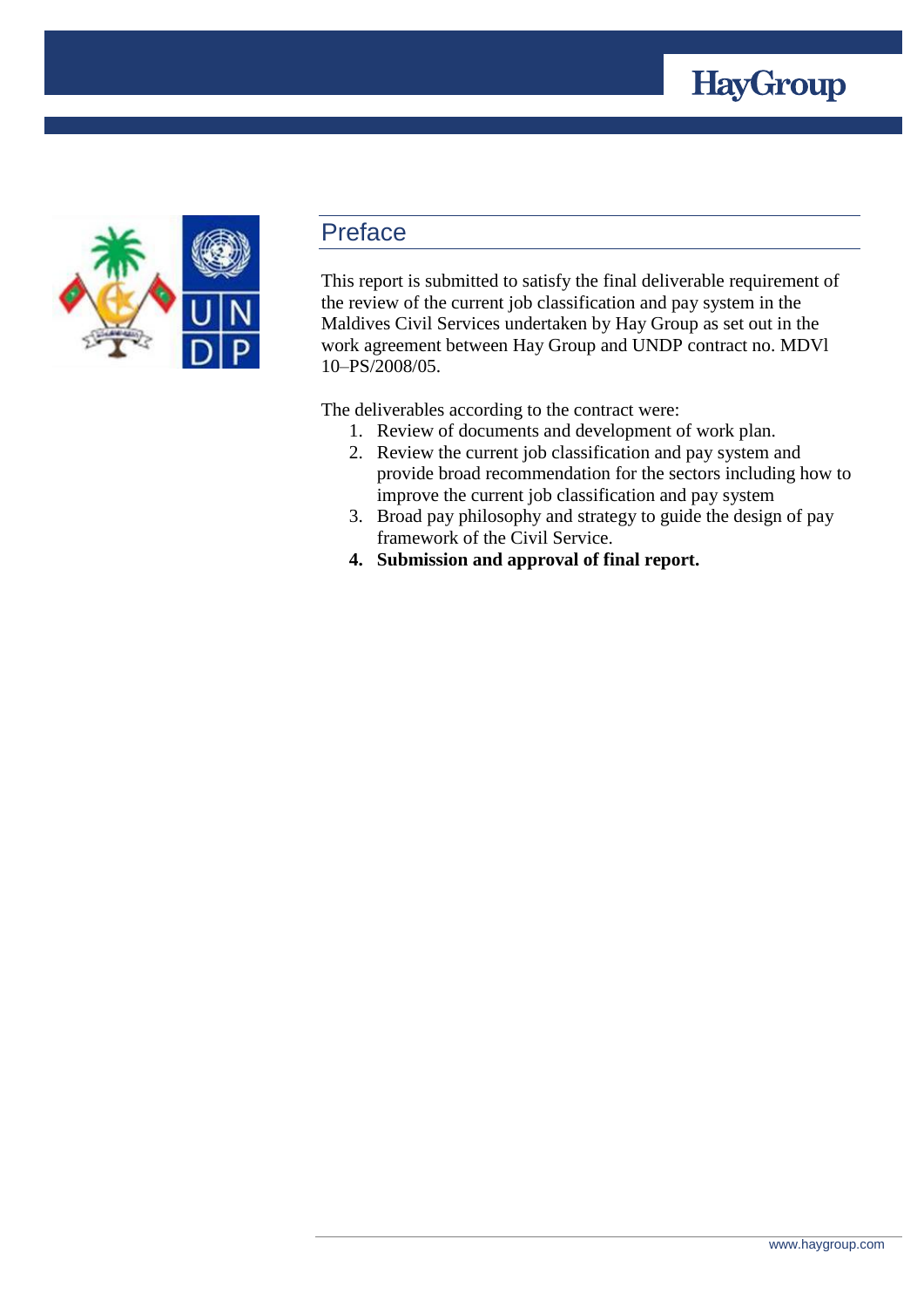## **HayGroup**



## **Contents**

| 1. |  |
|----|--|
|    |  |
|    |  |

**2. [Job classification and grading framework........](#page-3-1) 4**

|    | 2.1. | Findings and discussion on the existing job            |  |
|----|------|--------------------------------------------------------|--|
|    |      |                                                        |  |
|    | 2.2. | Rationale for the reform of the job classification and |  |
|    |      |                                                        |  |
|    | 2.3. | Proposed job classification and grading methodology    |  |
|    |      |                                                        |  |
|    | 2.4. | Recommendation and inputs for improving the            |  |
|    |      |                                                        |  |
|    |      |                                                        |  |
|    | 2.6. | Implementation plan for the proposed changes 10        |  |
| 3. |      | Pay and remuneration philosophy  11                    |  |
|    | 3.1. | Findings and discussion on the existing pay and        |  |
|    |      |                                                        |  |

|           | 3.2. Rationale for the reform of the pay and remuneration |
|-----------|-----------------------------------------------------------|
| system 13 |                                                           |

| 3.3. | Proposed pay and remuneration philosophy for the     |
|------|------------------------------------------------------|
|      |                                                      |
|      | 3.4. Recommendation and inputs for improving the pay |
|      |                                                      |
|      |                                                      |
| 3.6. | Implementation plan for the proposed changes 14      |

**4. Appendix [...........................................................](#page-15-0) 16**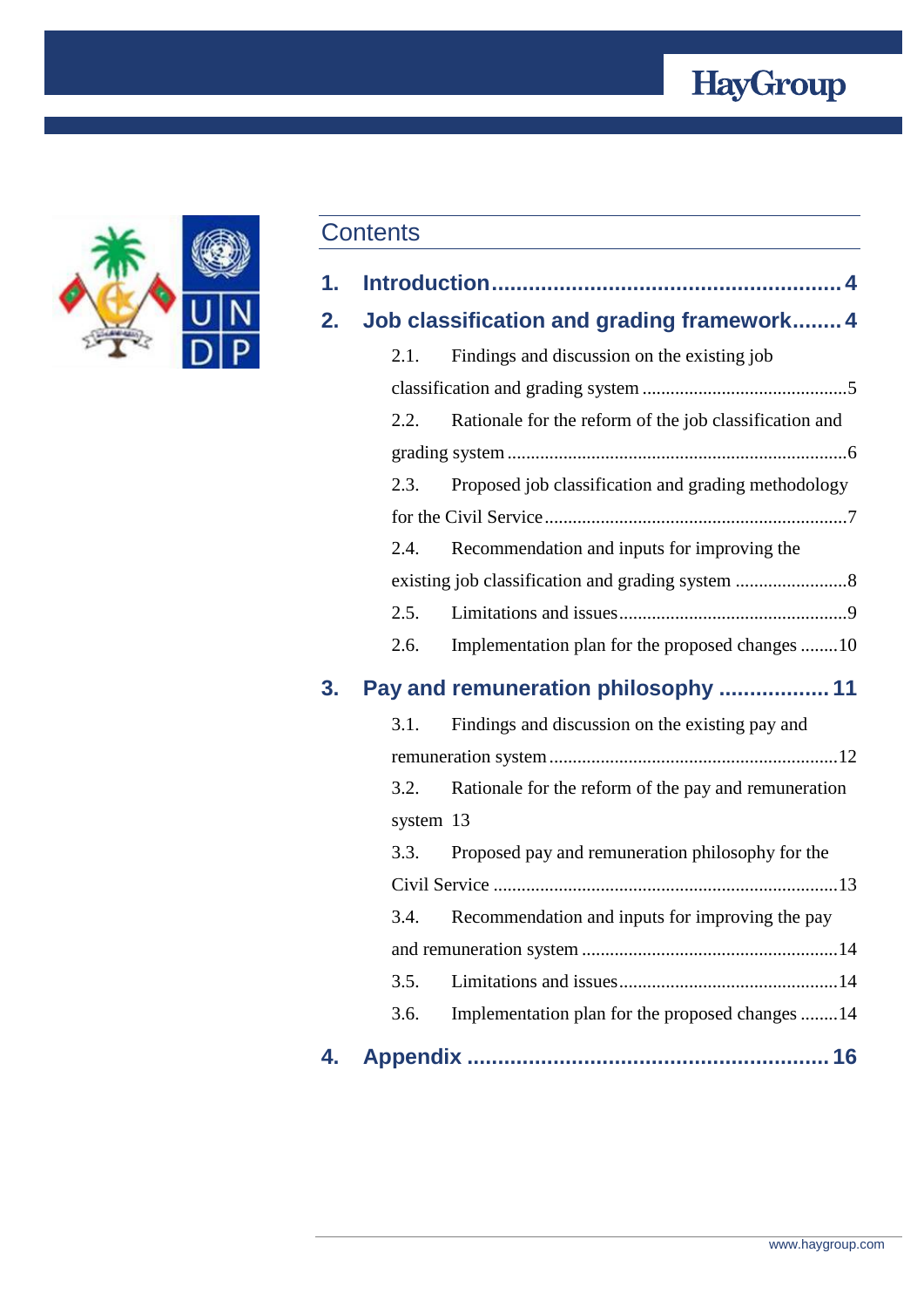



## <span id="page-3-0"></span>**1. Introduction**

The purpose of this study was to set up foundation for the design and implementation of job classification and grading system, and also for pay and remuneration system that could enable Maldives Civil Service to best support the implementation of the Government's strategy and the achievement of the Government's objectives.

The work plan for this project is shown in Table 1 on the appendix. All steps were successfully carried on except for step 2.2 and 2.4. The following are the reasons for the failures:

- Difficulty to find the suitable time for the interview amidst the situations created by change in the Government.
- Insufficient information found in the job descriptions led to inability to do know-how based job evaluation. The purpose of this evaluation was to create a broad framework for job classification and grading system.

However, alternative steps were taken to get to the same result. The information gathered during the job classification and grading workshop has enable Hay Group to produce the same outcomes expected from step 2.2 and 2.4.

The following sections discuss the result of Hay Group study.

## <span id="page-3-1"></span>**2. Job classification and grading framework**

There are two commonly used systems for classifying and grading positions within an organization; a job-based system and a person-based system.

A job-based system classifies and grades positions based on the accountability levels of the positions which are represented by job sizes. People that occupy positions with significantly different job sizes will occupy different job classifications and grades. Promotion to the higher job classification and grade in a job-based system is followed by significant increment in the job size. Performance of a person in the current job grade is used to gauge his or her capacity and capability to take on a position with a higher job grade which has a significantly bigger job size. Therefore performance in the current job grade is used as promotion criteria. Salary level is determined by the job size.

A person-based system classifies and grades jobs based on the qualification of the current incumbent, typically educational qualification and length of service. The job size of a position does not have any influence on determining the job classification and grade of that position. Therefore people occupying positions that have significantly different job sizes may still have the same job classification and grade. Promotion to a higher job classification and grade in a person-based system is dependent upon progression in the incumbent qualification and may not be followed by increment in the job size. Therefore a person can be promoted to a higher job classification and grade but still be occupying a position that has the same job size. Also since promotion is determined by progression in incumbent's qualification, performance typically has no impact in determining promotion. Salary level is determined by incumbent qualification.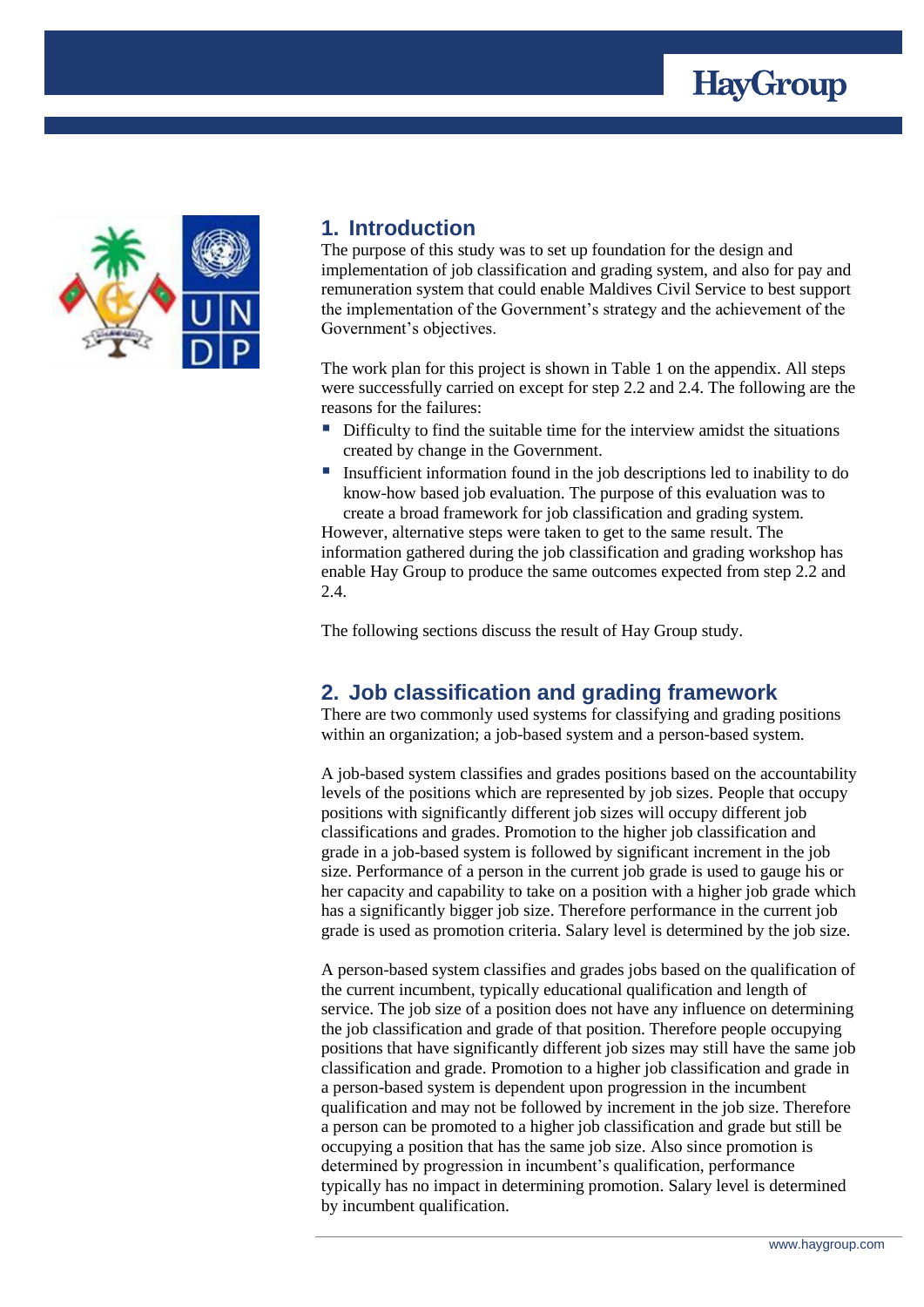



Combination of the two systems is also widely used because combining the two systems will enable organizations to provide the right level of pay for the right people at the right accountability level and performance level. In common practices of combining the job-based and person-based systems, organizations relate the job sizes to the job classifications and grades, and relate the incumbent qualifications to the personal grades. The personal grades are used as the requirement to enter a particular job grade. Since promotion to a higher job grade is followed by significant increment in job size, therefore to qualify for a promotion to a position with higher job grade someone needs to show his or her capacity and capability to take on a position with a bigger job size and therefore a higher job grade through the performance in his or her current job grade, and at the same time reach the required personal grade. Although the combined system can be very beneficial for an organization, administering this type of system is found to be difficult even for a very stable and mature organization. Therefore most organizations that have tried implementing the combined system, end up with only one system running properly and that is the job-based system.

The followings are discussions about the current job classification and grading system in Maldives Civil Service, and also recommendations on how to improve the current system.

#### <span id="page-4-0"></span>**2.1. Findings and discussion on the existing job classification and grading system**

The existing job classification and grading system in the Maldives Civil Service uses the incumbent qualification (educational qualification and length of service) as the basis for classifying and grading jobs. The salary is determined by the job classification and grade. The job size of a position has no impact in determining the position's job classification and grade, hence has no effect on salary. Therefore people can be moved to positions of any job size without affecting their job classification and grade. Another way of looking at it is that a person can still be in the same job classification and grade even after he or she has been moved to a position with a significantly different job size than the previous one. This condition creates flexibility and ease in moving and exposing people to many positions of different job sizes within the Maldives Civil Service.

However, the fact that the job classification and grade of a position in the Maldives Civil Service is determined by the qualification of the incumbent and not by the job size results in positions with different job sizes to be placed in the same job classification and grade, and therefore have the same salary, merely because the incumbents have the same qualification. This condition might create a sense of unfairness within the organization. Not taking job size into consideration may also result in the job classification and grade of a position to be constantly changing, depending upon the incumbent's classification. This condition makes people within the organization fell unclear about the job classification and the grade of positions in the organization. A sense of unfairness and a low level of clarity caused by the current job classification and grading system might eventually create a nonconducive and therefore a non-motivating working environment.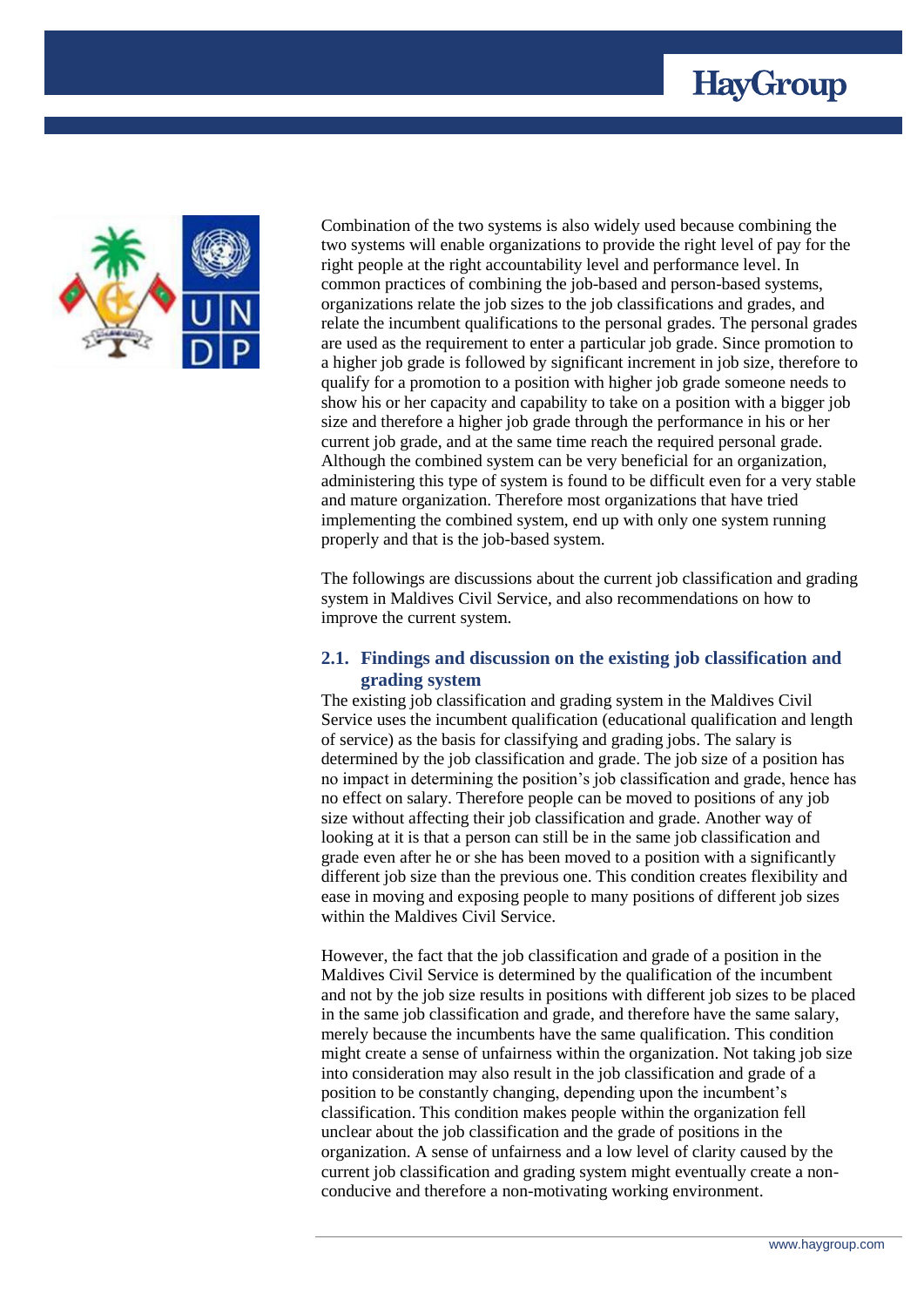



Aside from the non-conducive working environment, the fact that the job classification and grade, and therefore the salary, of a position in the Maldives Civil Service is determined by the qualification of the incumbent and not by the job size results in people qualifications not matching their job sizes, in other word meritocracy; putting the right people with right skill in the right job, is not working properly. This will results in either people being unable to perform well because their job sizes exceed their qualification or people being overpaid because their job sizes are too small for their qualifications.

Another characteristic of the current job classification and grade in the Maldives Civil Service is that progression to next job classification and grade is dependent upon progression in the incumbent qualification and is totally independent of progression in the job size. An incumbent can get a promotion, therefore have a higher job classification and grade, however is still occupying position with the same job size. A positive impact of this characteristic is that it motivates people in Maldives Civil Servant to improve their qualifications. However, the fact that promotions are resultants of progression in incumbents qualification has led to the creation of positions not based on the needs of the organization but merely to accommodate people who have obtained higher qualification, which will then result in a crowded and therefore inefficient organization.

A clear connection between progression within the current job classification and grade system with the performance in the current job size is not visible. Therefore it is difficult to inculcate a performance based culture in the current system. This characteristic is typical in a system which is based on the incumbent qualification.

Looking at all the characteristics existing in the current Maldives Civil Service job classification and grading system, it can be concluded that the current system is a person-based system.

#### <span id="page-5-0"></span>**2.2. Rationale for the reform of the job classification and grading system**

As discussed in the previous section, the current job classification has resulted in the followings:

- Creation of a non-conducive and therefore a non-motivating working environment.
- **People being unable to perform well because their job sizes exceed their** qualifications.
- People being overpaid because their job sizes are too small for their qualifications, in other word paying for accountability can not be applied.
- A crowded and an inefficient organization.
- Great difficulty to inculcate performance-based culture.

All of the above conditions have weakened the ability of Maldives Civil Service to give their best in supporting the implementation of the Government's strategy and the achievement of the Government's objectives.

Therefore the current job classification and grading system needs to be transformed into a system that can improve the efficiency and the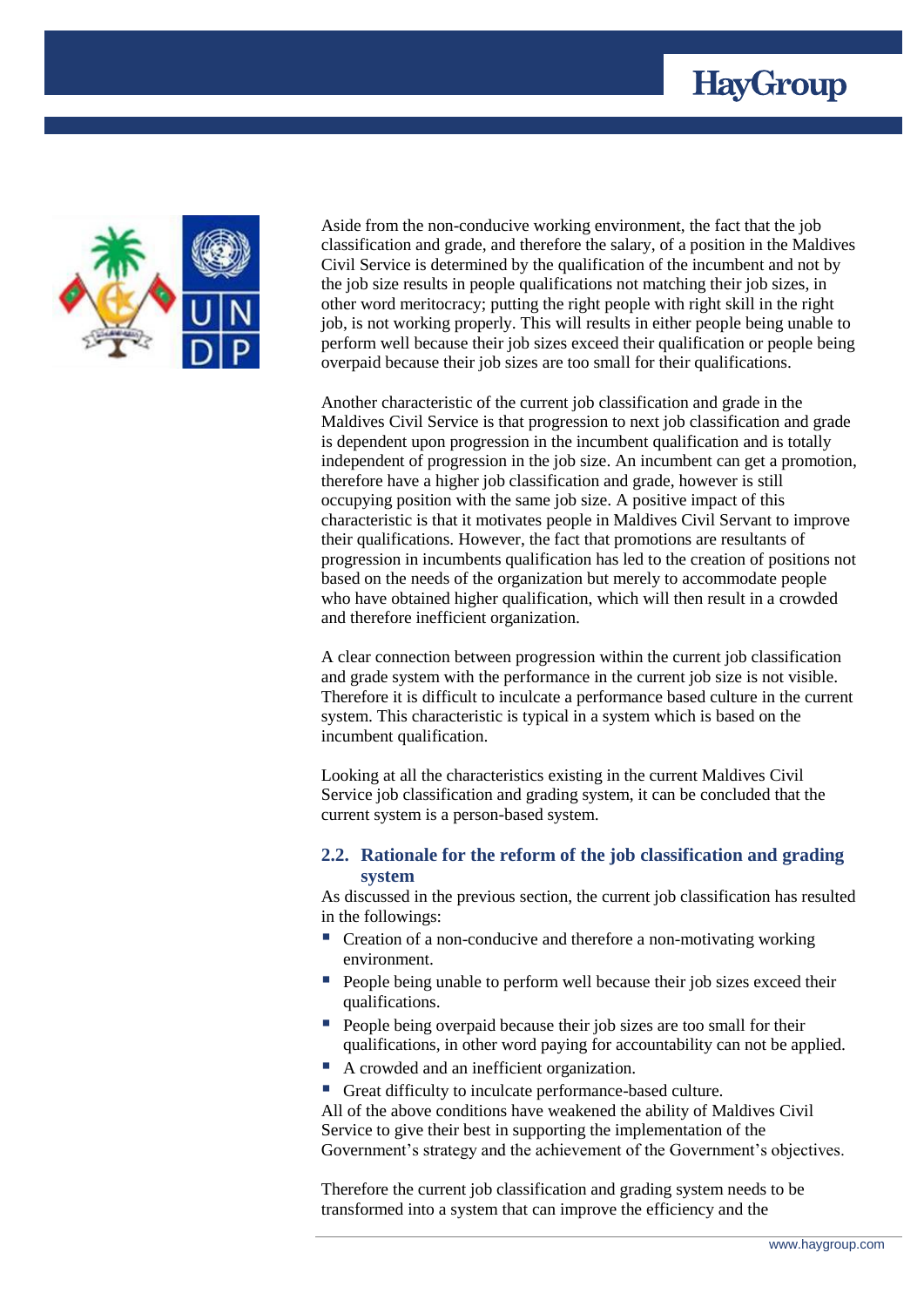



performance of Maldives Civil Service in supporting the implementation of the Government's strategy and the achievement of the Government's objectives.

#### <span id="page-6-0"></span>**2.3. Proposed job classification and grading methodology for the Civil Service**

One system that could help improve Maldives Civil Service efficiency and performance is a job-based system. As mentioned earlier, a job-based system classifies and grades positions based on their accountability levels which are represented by job sizes. Classifying and grading positions by their job size will enable Maldives Civil Service to provide the right pay level for the right accountability level. Classifying and grading jobs based on the job size will also enable paying for performance because, as mentioned in the previous discussion about job-based system, a progression to higher classification and grade can only happen if an incumbent excels in his or her current job grade. Since the pay level is determined by the job grade, hence progression in salary level is also determined by performance in the current job grade. Therefore using a job-based classification and grading system can enable Maldives Civil Service to improve its efficiency and performance.

One method used to determine job sizes of positions in the organization which are needed to build a job-based classification and grading system is Hay Guide Chart®-Profile Method of Job Evaluation. In the Hay Guide Chart®- Profile Method of Job Evaluation the following factors are considered when determining the job sizes:

- Know-how requires by the job, which comprised of the followings:
	- Technical knowledge.
	- The complexity of the management task.
	- Human relation and management skill.
- $\blacksquare$  Problem solving, which comprised of the followings:
	- Level of direction given when solving the problem.
	- Difficulty level of the problem faced by the job.
- Accountability
	- Level of freedom given to a job when making a decision
	- Nature and magnitude of his contribution

Considering the above factors when determining the job sizes will result in a job classification and grading system that truly reflects levels of accountability of all jobs in the organization.

Although building the job-based classification and grading system by evaluating all positions in Maldives Civil Service using all three factors used in the Hay Guide Chart®-Profile Method of Job Evaluation (know-how, problem solving and accountability) will be the most ideal, yet the degree of changes resulting from the process will also pose challenges that might be too big to overcome. Therefore to alleviate the change management process, Hay Group recommends for Maldives Civil Service to build a job-based classification and grading system in two stages.

The first stage is to build the system only based on the know-how factor (know-how driven system) in order to provide Maldives Civil Service with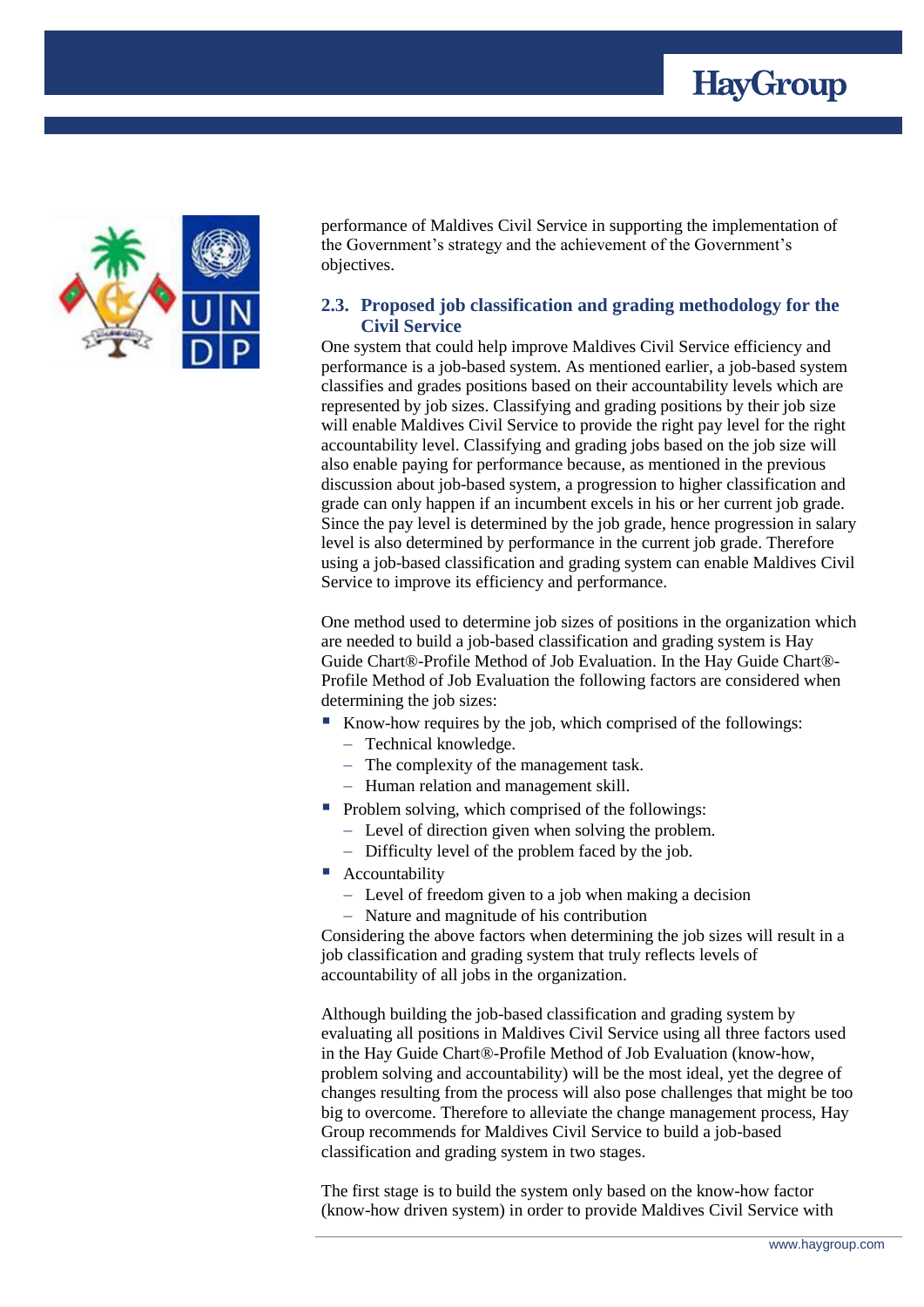



short-to-medium term improvement. In this stage, jobs are classified and graded based on the know-how points instead of job sizes. A know-how point can be used to represent a job size because a know-how point represents the required know-how level to match the accountability level or job size of a position. Since know-how points can be used to represent job sizes and that, as previously discussed, using job size to classify jobs can enable Maldives Civil Service to improve its efficiency and performance, therefore although not ideal, using the know-how factor only to build a job-based classification and grading system can still enable Maldives Civil Service to improve its efficiency and performance.

The second stage is aimed to provide Maldives Civil Service with long-term improvement by improving the know-how based system. This is done by doing the full job evaluation by using Hay Guide Chart®-Profile Method of Job Evaluation to incorporate the problem solving and accountability aspects of the jobs in Maldives Civil Service. Doing a full job evaluation will result in a job classification and grading system that can accurately represent levels of accountability in Maldives Civil Service. This kind of system will provide Maldives Civil Service with the ability to manage a sophisticated and competitive system that can better support government strategy and objectives.

Table 2 shown in the appendix shows the framework of Hay Group recommendation for the Maldives Civil Service know-how driven job classification and grading system that can be applied throughout the sectors. The followings are the guideline to be used when classifying and grading jobs using this framework:

- Jobs with the same know-how point are put in the same grade.
- Jobs that have been assigned to grades will be given the same level of title if they are expected to produce similar contribution.
- I Jobs that have been assigned to grades and title will be classified under the same job band if they have common expected job contribution.
- Different level of job contribution is expressed in the level descriptor.

#### <span id="page-7-0"></span>**2.4. Recommendation and inputs for improving the existing job classification and grading system**

To implement the recommended know-how driven job classification and grading system, the followings need to be considered:

 Organization structure needs to reflect the a logical reporting line, delegation of authority, delegation of accountability and clarity about the qualifications needed to deliver the expected contribution as shown in Figure 1 on the appendix. Figure 2 on the appendix shows how does the same organization look when all positions are being put in grades. As shown in Figure 2, a proper organization structure should have positions with the same level of accountability within the same range of job grade. Positions with different levels of accountability, their job grades should not overlap. The difference in job grades and therefore the difference in knowhow points, between the superior and its direct subordinates should be minimum 1 step and maximum 3 step (ex: there is a one step difference between job grade 22 with job grade 23, and there are three steps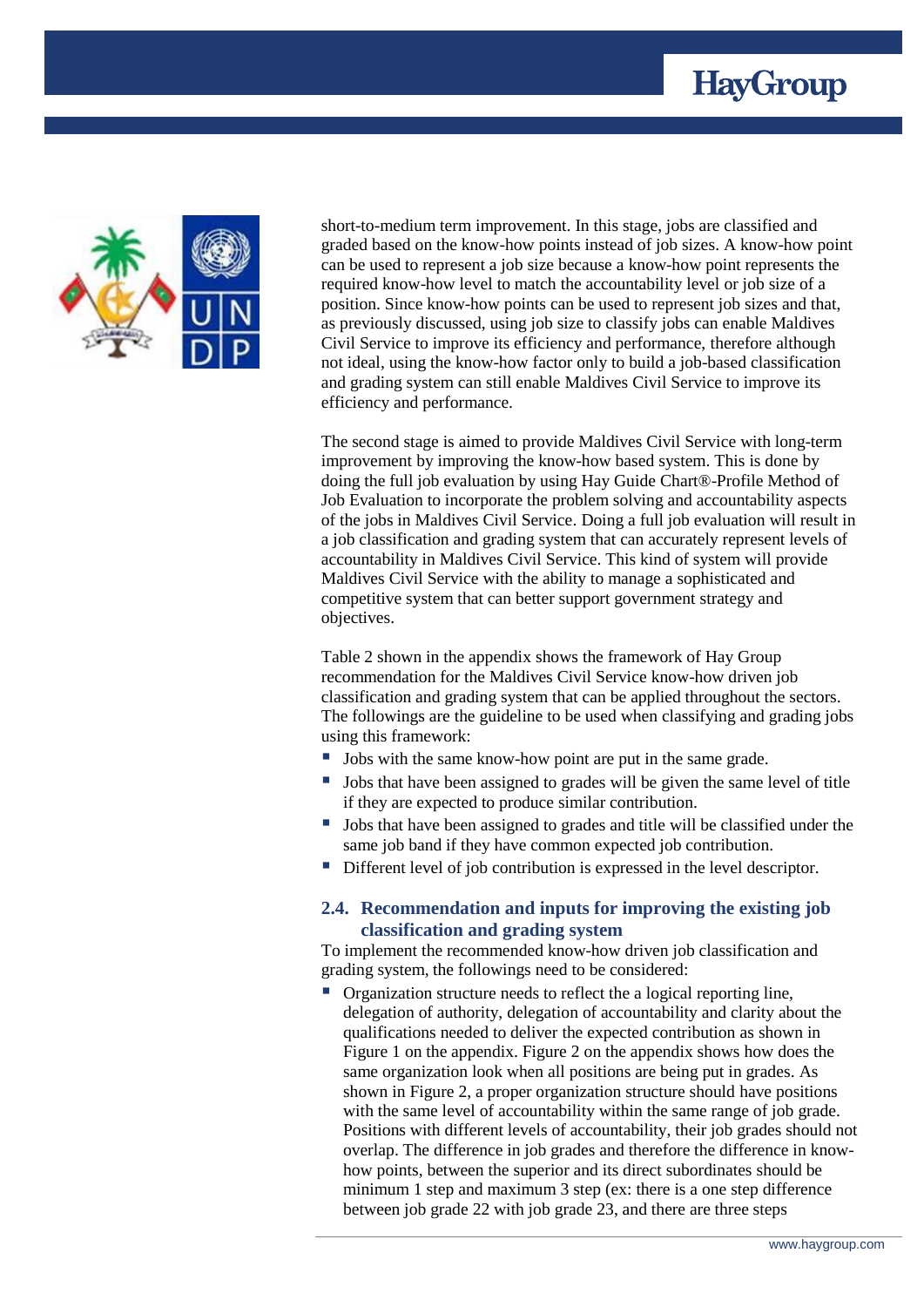



difference between job grade 22 with job grade 25). One step is equal to 15% increment in the know-how point. Promotion to a position that requires a know-how point of one step higher is considered logical. Promotion to position that requires know-how point of two steps higher is considered challenging. Promotion to position that requires know-how point of three steps higher is considered extremely challenging

- Job titles needed to be standardized for jobs that have the same level of accountability (Figure 2.)
- Job descriptions need to reflect the required know-how to match the level of accountability. Therefore a job description needs to have the following components:
	- Job identification (Title, incumbent name, report to, division, location, etc.)
	- A purpose statement and also principal accountabilities statements that are focused on the expected outcomes of the jobs. Both statements need to tell the "what (outcomes)" and the broad indication of the "how." The difference is that the job purpose statement should tell about the overall purpose of a job while the principal accountabilities statements should tell about outputs expected from a job in each area where the job needs to contribute in order to achieve the job purpose.
	- The job description also needs to document the direct reporting relationships that a job has (superior and direct subordinate(s)).
	- Job dimension that tells about how much of the job. Job dimension contains information about everything that is under direct control of a job that can be quantified.
	- Nature and scope that describes the big picture of the job, the competitions in the industry that are directly impacting the job and also about major challenges that a job is facing in achieving its job purpose.
	- Job qualification that states the minimum requirement to do the job. An important reminder is that the minimum job requirement does not necessary become the only factor that affect the know-how point.
- Job grade is assigned to a job not a person (Figure 3.)
- Personal titles need to be abolished (Figure 3.)

#### <span id="page-8-0"></span>**2.5. Limitations and issues**

The following are limitations and issues in implementing the recommended job classification and grading system:

- Shifting the perspective from the person to the job.
- Current organization structure does not reflect the proper reporting line, delegation of authority, delegation of accountability and clarity about the qualifications needed to deliver the expected contribution (Figure 4-6.)
- If Job title frequently overstates the job position within the organization.
- Rationalizing the title system to give greater clarity about the job's level of accountability.
- Job descriptions do not reflect the required know-how to match the level of accountability.
- **Perceived status of personal title.**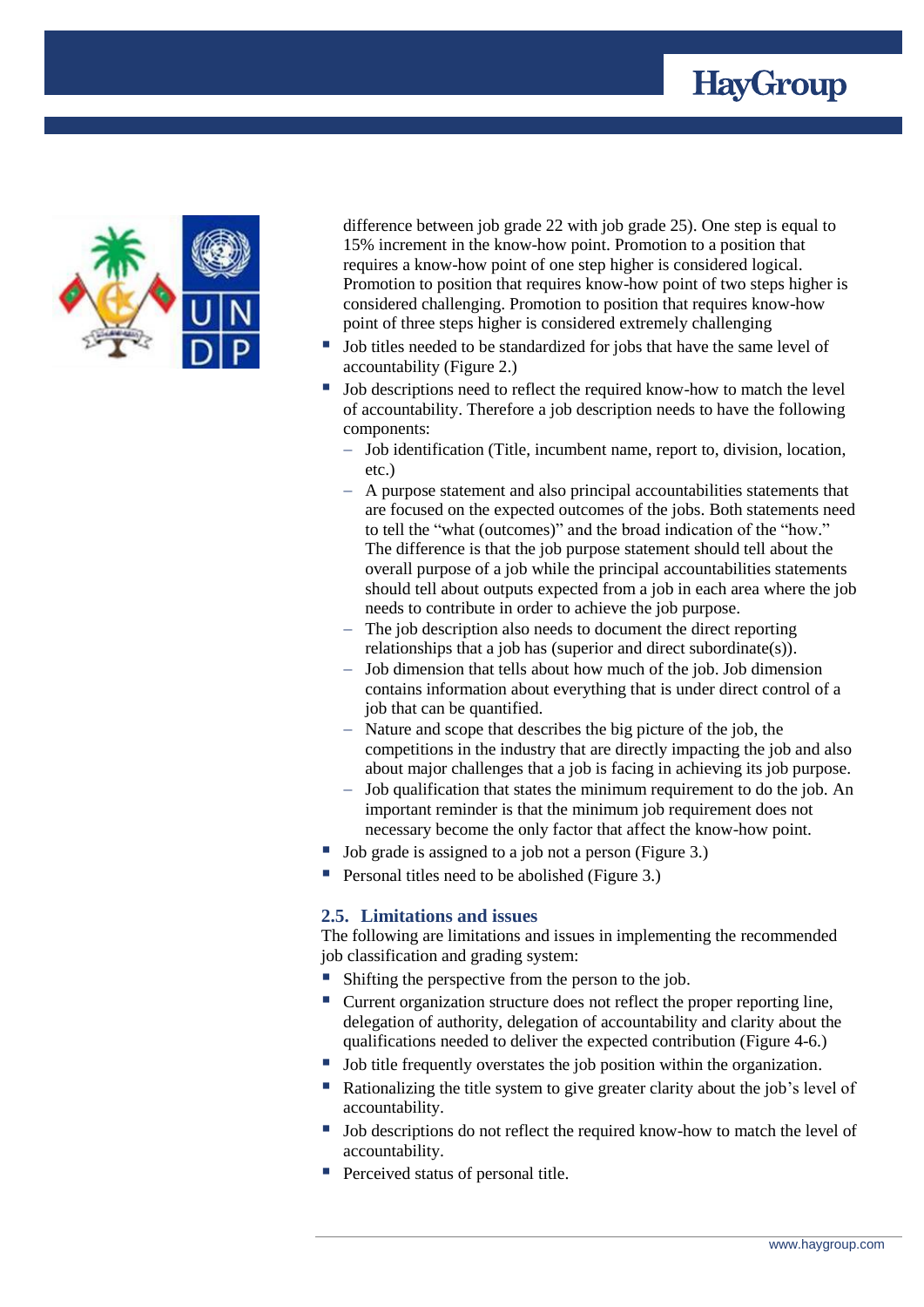



#### <span id="page-9-0"></span>**2.6. Implementation plan for the proposed changes**

Fundamental changes are needed to be taken. The likely elapsed time for the implementation cycle is 3-5 years from commencement. Therefore the implementation plan is divided into the short term and long term plan. The short term plan should be done during the  $1<sup>st</sup>$  year in the following order:

- 1. Improve the current job description by following the guideline mentioned in the previous discussion about job description. The improved job description should describe the current situation.
- **2.** Evaluate all positions in the current Maldives Civil Service organization structure based on the improved job description to determine the knowhow points of all positions. **(Guidelines to evaluate the job are provided separately.)**
- 3. Assigned a grade to each evaluated position based on the know-how points and fit this position to the know-how driven job classification and grading framework.
- 4. Review the current organization structure and redesign the organization structure in a way that can best support the implementation of the Government strategy. The purpose of this exercise is to provide Maldives Civil Service especially people at the top with the vision for the future structure. Use the general guideline on how an organization structure should look like mentioned in the previous section.
- 5. Develop a new job descriptions based on the new organization structure.
- 6. Evaluate all positions in the new Maldives Civil Service organization structure.
- 7. Assigned a grade to each evaluated new position based on the know-how points and fit this position to the know-how driven job classification and grading framework.
- 8. Plan migration strategy based on the current and future structure and also based on the evaluation result of the current and future organization structure.
	- a. Match people qualifications with the know-how points of positions in the new structure.
	- b. Map the current job classification and grading into the know-how driven job classification and grading.
	- c. Gradually moves toward the ideal structure:
		- i. Merging positions that are similar in nature to create a position with bigger know-how point.
		- ii. Stop inducing people to the current job classification and grading system.

The long term implementation plan is as the following:

- 1. Communicate the change.
- 2. Manage the change in title and job content (year 1 to year 3)
	- a. Where there is no perceived loss of seniority, the change in title can be applied immediately.
	- b. When moving people to another job which is higher in perceived status, job title can be used.
	- c. When moving people to another job which is lower or equal in perceived status, personal title can still be used.
- 3. Improve the job classification and grading system by doing the full job evaluation for all positions using Hay Guide Chart®-Profile Method of Job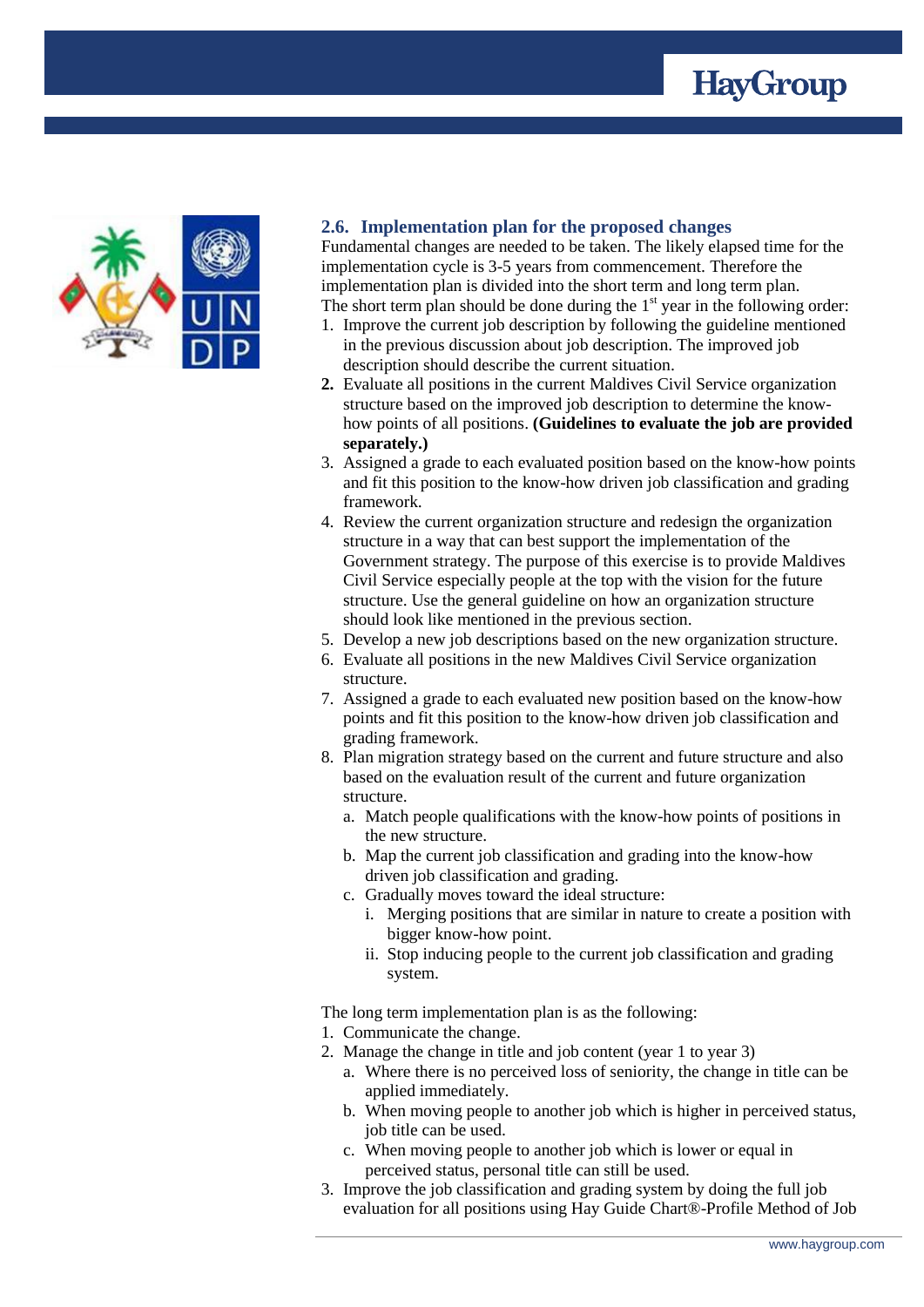



Evaluation to incorporate the problem solving and accountability aspects of the jobs in Maldives Civil Service. (year 3)

4. Manage the change due to job classification and grading system improvement (year 3-5)

### <span id="page-10-0"></span>**3. Pay and remuneration philosophy**

Job classification and grading systems are the basis for pay and remuneration system. Therefore just like job classification and grading system, there are two types of pay and remuneration system. These are pay-for-job system and pay-for-person system.

Pay-for-job system uses job-based classification and grading system. The pay level is determined by the job's classification and grade which as mentioned before is a function of the job's level of responsibility represented by job size.



Progression in the salary level in the pay-for-job system is determined by progression of job size which as mentioned before is determined by performance. Therefore salary progression is determined by performance. The fact that level of pay is linked to the level or responsibility and that progression within the salary range is determined by performance make the pay for job system very cost effective.

The other system is pay-for-person system which uses person-based classification and grading system. The pay level in this system is determined by qualification level of the incumbent. Each job classification and grade has one salary point.



Progression to a higher job classification and grade which is determined by progression in the incumbent's qualification is consequently followed by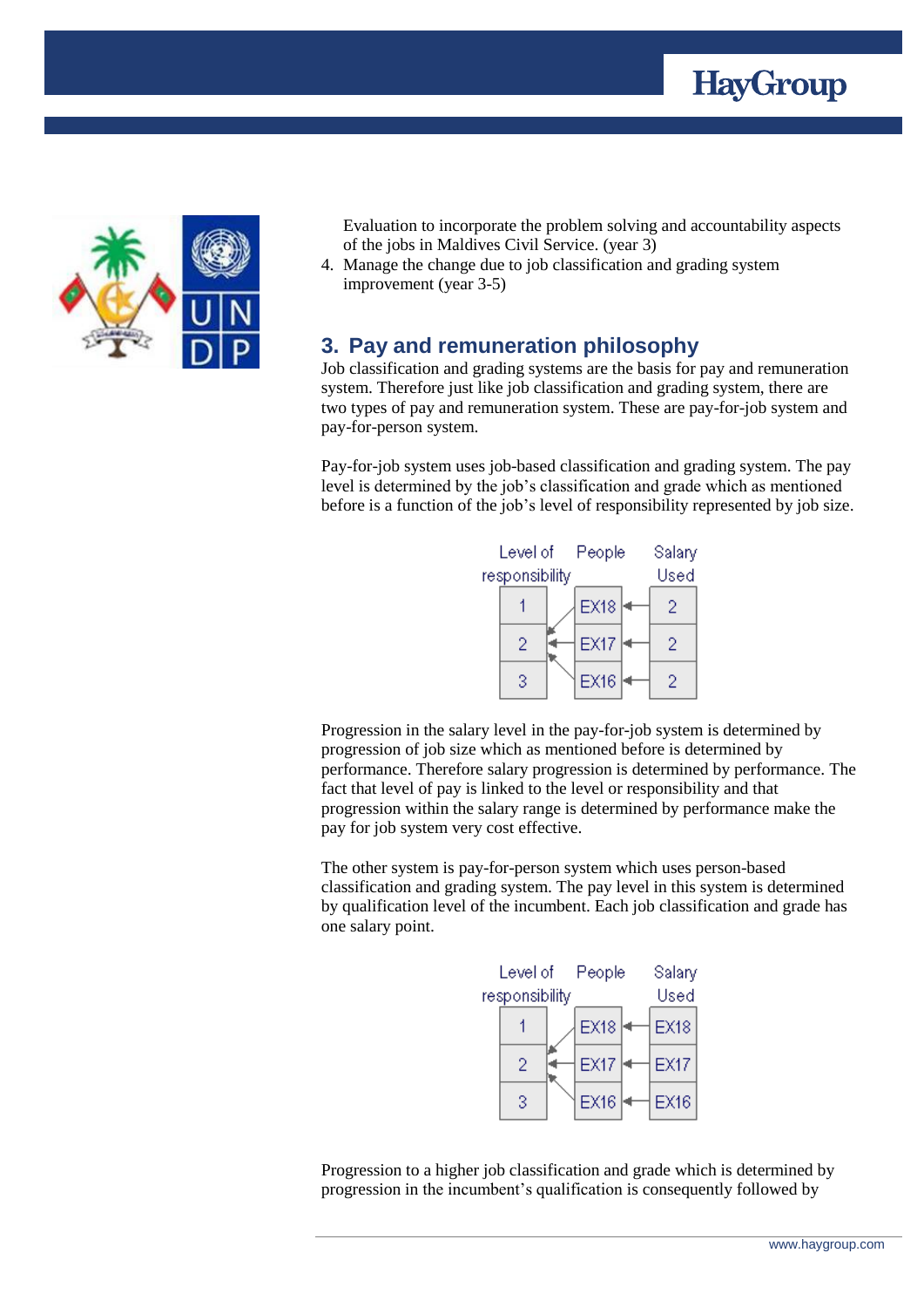



increment in salary level. This type of pay and remuneration system motivates people to keep improving their qualification.

The followings are discussions about the current pay and remuneration system in Maldives Civil Service, and also recommendations on how to improve the current system.

#### <span id="page-11-0"></span>**3.1. Findings and discussion on the existing pay and remuneration system**

The current pay and remuneration system in the Maldives Civil Service consist of salary and allowances. The current system links salary to job classification and grades determined by levels of qualification of the incumbents (educational level and length of service.) Each job classification and grade is link to a salary point. There are many allowances which are provided to achieve various objectives, and this is seemed to make the system difficult to administer. Progression to the next salary level is determined by progression to the next job classification and grade which is a function of increment in the incumbent's qualification, typically length of service. The salary level in each job classification and grade is approximately differed by 7%. There is typically an automatic promotion to next job classification and grade every four years. Link between promotion and performance is not visible in the current pay and remuneration system.

The current pay and remuneration system enables Maldives Civil Service to encourage its people to improve their qualification either through obtaining higher educational or professional qualification or through increasing length of service because, as mentioned above, promotion is highly affected by either an increase in educational qualification or length of service. The encouragement to improve the qualification is even bolstered by provision of allowances such as professional and technical allowances that encourage people to improve their educational qualifications, and long-term allowance that encourage people to increase their length of service. This type of system is typically good for professional or specialist positions, such as doctor, lawyer, engineer, technician etc., where there is a strong correlation between an increase in an incumbent's qualification with his or her performance, or with his or her ability to take on a job with higher responsibility level. However, applying this system to the entire Maldives Civil Service, especially with no performance management system, could cause unwanted results, such as accumulation of incompetent people. Also the fact that educational level and length of service are rewarded with increase in salary and also allowances has made the current pay and remuneration system to be ineffective and inefficient. Best practice shows that the most effective and efficient pay and remuneration systems are the one that utilize different elements of the system to achieve different objectives.

As mentioned above, the current pay and remuneration system is only dependent upon the incumbent's qualification. The system is totally independent of performance and job size or level of contribution. Therefore the link between pay and the quality of contribution to the organization is miniscule. This made the current system to be inefficient because the possibility of overpaying people with small job size and low performance is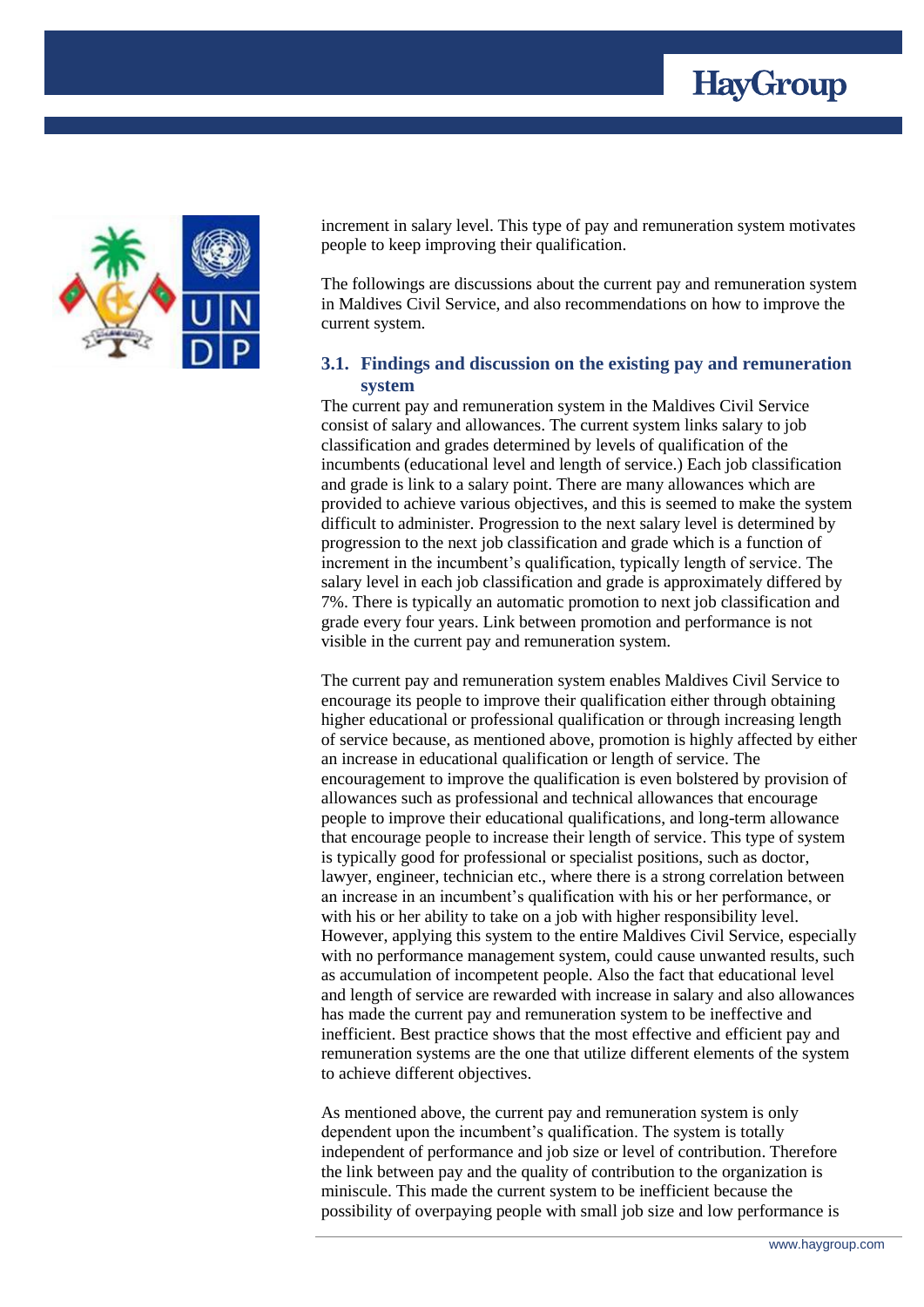



high. In other word the system has made the organization to be not cost effective. Another effect to this particular characteristic of the system is the creation of a sense of unfairness among people in the Maldives Civil Service.

Another observed downturn to the current system is lack of consistency in pay and remuneration practice within a ministry and across the civil service. This has caused speculation and discomfort among people in the Maldives Civil Service.

#### <span id="page-12-0"></span>**3.2. Rationale for the reform of the pay and remuneration system**

As discussed in the previous section, the current pay and remuneration system in the Maldives Civil Service has caused the followings to occur:

- Creation of a sense of unfairness among people in the Maldives Civil Service which might lead to non-motivating working environment.
- **•** Organization is not cost effective.
- Accumulation of incompetent people within the Maldives Civil Service.
- Great difficulty to inculcate performance-based culture.

Maldives Civil Service agree that pay and remuneration should be a motivating factor for the people to deliver their best effort in supporting the implementation of the Government strategy and the achievement of the Government objectives, however this goal is not supported by the conditions mentioned above which are the resultant of current pay and remuneration system implementation.

A common practice in the government sectors indicate that in the civil service pay and remuneration there should be a managed balance between the legitimate needs of the civil service and those of the tax payer. However the inefficiency in the current pay and remuneration system has not enabled the Maldives Civil Service to manage this balance.

Therefore the current pay and implementation system needs to be transform into a system that can motivate people in Maldives Civil Service in delivering their best effort to support the implementation of the Government strategy and the achievement of the Government objectives, and at the same time manage balance between the legitimate needs of the civil service and those of the tax payer.

#### <span id="page-12-1"></span>**3.3. Proposed pay and remuneration philosophy for the Civil Service**

The first step in designing a pay and remuneration system is determining the pay and remuneration philosophy. The following pay and remuneration philosophy is Hay Group recommendation for Maldives Civil Service:

- Support the development of skills and talents of the civil servants to enable the Government to consistently and fairly deliver its strategies and goals across the nation.
- Keeping the balance between the equity of impact of civil service reward on the people of Maldives (tax payer) and members of the civil service.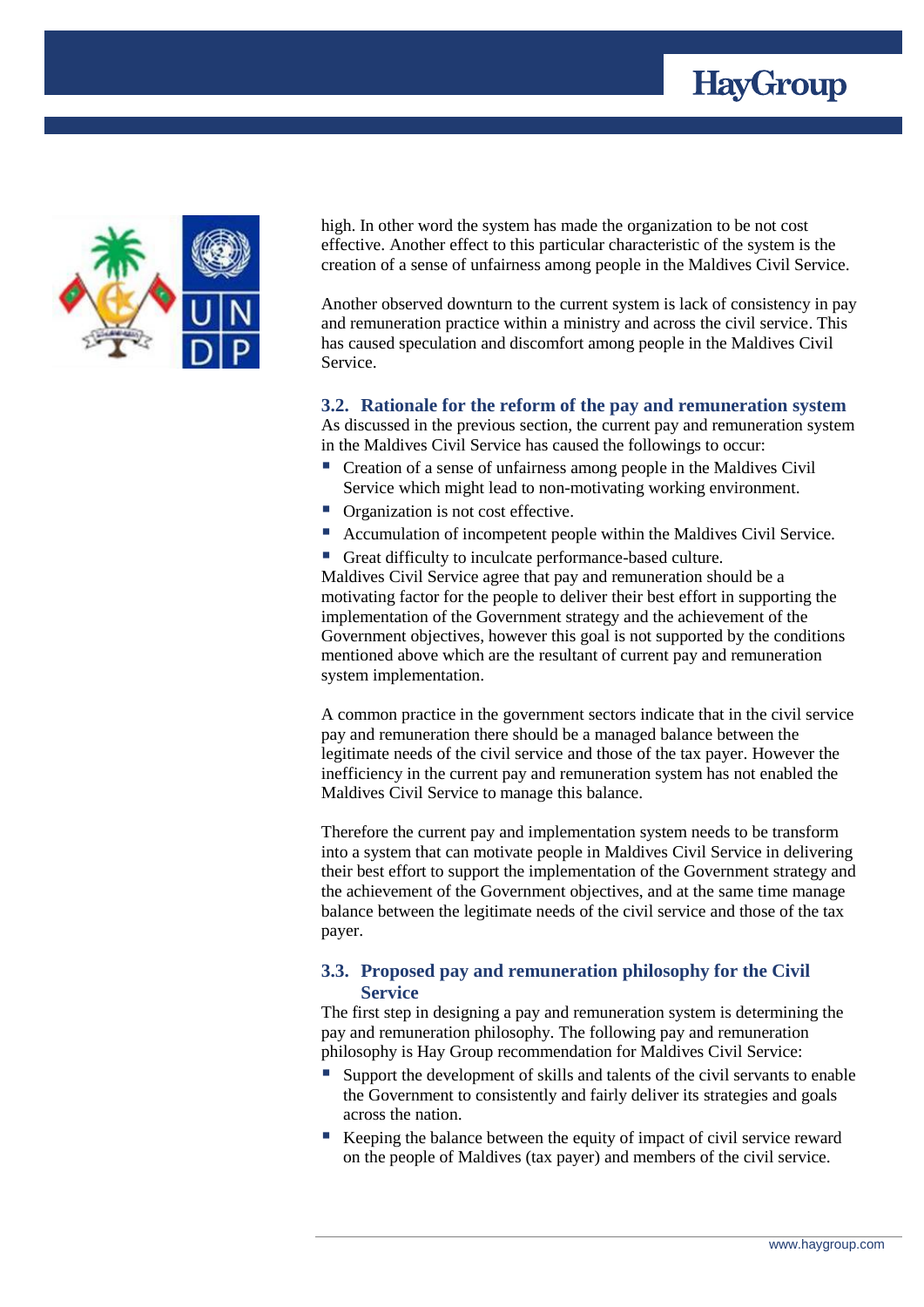



#### <span id="page-13-0"></span>**3.4. Recommendation and inputs for improving the pay and remuneration system**

After determining the pay and remuneration philosophy, the next step is to align the pay and remuneration system to the philosophy. When aligning the pay and remuneration system to the philosophy, the followings need to be considered:

- Develop a system that will enable a comparison of pay and remuneration practice between the public sector and the private sector.
- Streamline the existing pay and remuneration elements.
- Create a strong link between performance and reward.
- Create a strong link between contributions to the organization with reward.
- Create a strong link between the developments of skills required to deliver the expected contribution from the job with pay.
- Capitalize different elements of reward, especially the non financial reward, to increase the value of total remuneration and to foster different desired behaviors.

#### <span id="page-13-1"></span>**3.5. Limitations and issues**

The following are limitations and issues found in aligning pay and remuneration system to the philosophy:

- The demands on the Government revenue are far greater than their ability to fund the demands, including demand for Civil Service pay.
- Geographically Maldives is a nation comprising of hundreds of small islands, many of which require their own basic services from the Government (electricity, roads, wharf, health facilities and doctors, etc.) and all of these place huge demands upon the Government for funding. Supplying these needs competes with the need to invest in civil service pay.
- Ingrained non-performance based culture.
- Too many allowances.
- Shifting the paradigm from paying for qualification (person) to paying for job (level of responsibility.)

#### <span id="page-13-2"></span>**3.6. Implementation plan for the proposed changes**

To implement Hay Group's recommendation on aligning the pay and reward system to the philosophy, the following is the short-term implementation plan  $(1<sup>st</sup> year):$ 

- Create a link between level of responsibility or job size with pay level
	- Generate a salary range for each job grade by using the current salary points and implement these salary ranges.
	- For example: after all positions in the current organization structure are evaluated by using the know-how point, job grade 17 in the new job classification and grading system is occupied by positions whose old job grades are EX16-EX18. The salary point attached to EX16-EX18 can be use to generate salary range for job grade 17.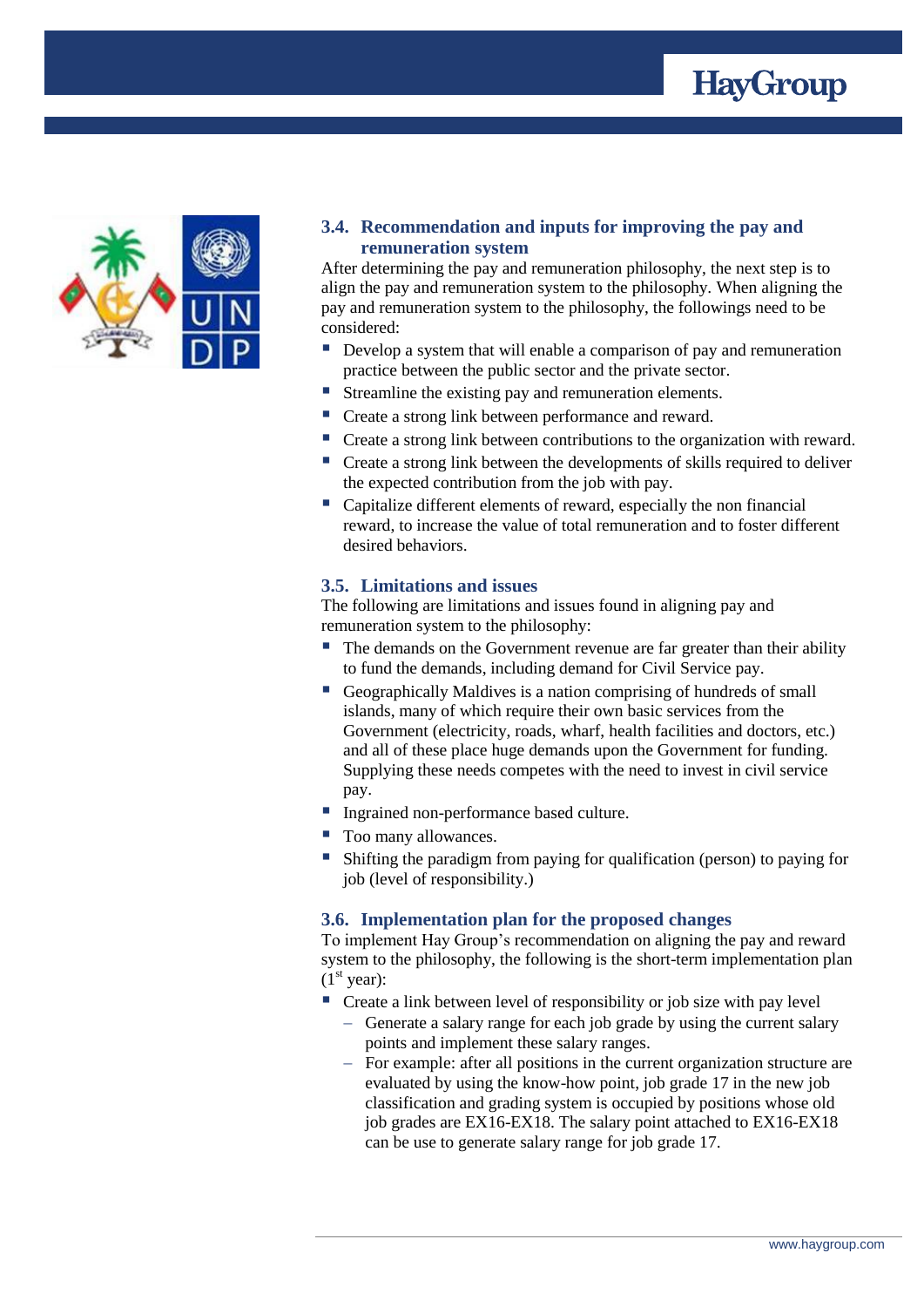



| Job<br>grade | Salary<br>Range |
|--------------|-----------------|
|              | EX18            |
| 17           | EX17            |
|              | EX16            |

- Create a link between performance and pay by relating progression within each salary range with performance. The following alternatives can be used to create this link:
	- Use a line formula to create the link between the individual performance level with salary increment.
	- Divide the salary range into several salary points and relate the progression to each salary points with the individual performance level.
- Create the link between the developments of skills required to deliver the expected contribution from the job with pay
	- Determine one reward element that can be used to achieve this objective.
- Design a performance management system to support the creation of a link between pay with performance.
- Indentify the objective for each allowance.
- Conduct pay and remuneration survey to enable Maldives Civil Service to do a comparison of pay and remuneration practice between the public sector and the private sector.
- Design the new pay and remuneration system.
	- Determine the market positioning.
	- Create a new salary range for each job grade.
	- Determine the mix of pay and remuneration components that are align with the philosophy. Use different pay and remuneration elements to achieve different objectives.
	- Put more emphasize in utilizing training and higher education opportunities to encourage talent in improving their qualification.
- Create a plan to transform the modified current pay and remuneration system to the newly design reward system.

The long term implementation plan is as the following  $(1<sup>st</sup> to 3<sup>rd</sup> year):$ 

- Communicate the plan to change.
- **Manage the transformation to the new system:** 
	- Overpaid positions can be handled by either freezing the salary or increase the responsibility level to increase the job size.
	- Merge allowances that have the same objective or pick the one the most effective one.
	- Remove allowances whose objectives are not in line with the pay and remuneration philosophy.
	- Implement performance management system with discipline.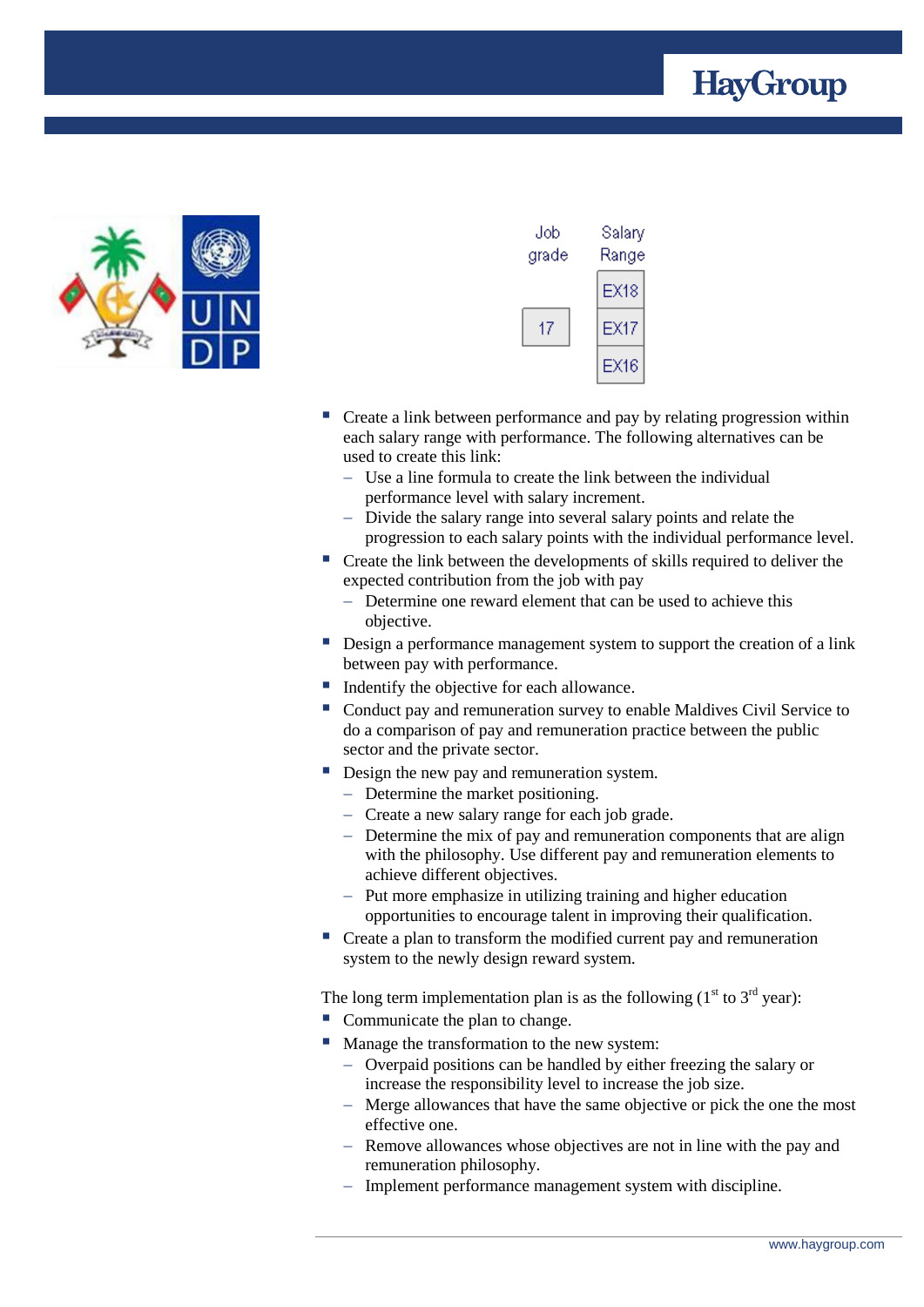



## **4. Appendix**

Table 1. Work plan for the review of the current job classification and pay system.

<span id="page-15-0"></span>

| No. | <b>Activities</b>                                                                                                                                                                                          | <b>Expected</b>                      | <b>Deliverables</b>                                     | <b>Weeks</b> |  |  |  |  |
|-----|------------------------------------------------------------------------------------------------------------------------------------------------------------------------------------------------------------|--------------------------------------|---------------------------------------------------------|--------------|--|--|--|--|
|     |                                                                                                                                                                                                            | <b>Deadline</b>                      |                                                         |              |  |  |  |  |
|     | <b>Module 1: Project management</b>                                                                                                                                                                        |                                      |                                                         |              |  |  |  |  |
|     | Hay Group, UNDP and Project Team will conduct coordination meeting to get prelimenary briefing on the<br>background and the expected project outcomes                                                      |                                      |                                                         |              |  |  |  |  |
|     | Hay Group will conduct a meeting with Commissioners and Project Team to discuss detail project plan,<br>schedule and the expected project outcomes                                                         | Oct 27th<br>Detail project work plan |                                                         |              |  |  |  |  |
|     | 3 Hay Group and Project team will identify and review necessary documents                                                                                                                                  |                                      |                                                         |              |  |  |  |  |
|     | 4 Hay Group and project team will identify key stakeholders                                                                                                                                                |                                      |                                                         |              |  |  |  |  |
|     | 5 Hay Group and Project team will develop a detail project work plan                                                                                                                                       |                                      |                                                         |              |  |  |  |  |
|     | Module 2: Review of job classification and pay system and defining reward philosphy                                                                                                                        |                                      |                                                         |              |  |  |  |  |
|     | 1 Hay Group will review documents related to existing job classification and pay system                                                                                                                    |                                      |                                                         |              |  |  |  |  |
|     | 2 Hay Group will meet with PSD, Ministry of Higher Education and Ministry of Finance<br>Comments and improvement                                                                                           |                                      |                                                         |              |  |  |  |  |
|     | Hay Group will conduct a workshop with the Commissioners and Project Team to understand the underpinning<br>principles of existing job classification and pay system, and how effectively they are working | Nov 4th                              | recommendation related to<br>current job classification |              |  |  |  |  |
|     | Hay Group and Project team will evaluate all civil service job by using know-how definition used in the Hay<br>Group job evaluation methodology                                                            |                                      | Reward philosophy and<br>strategy                       |              |  |  |  |  |
|     | 5 Hay Group will conduct a workshop with the Commissioners to clarify broad pay philosophy and strategy                                                                                                    |                                      | Comments and improvement<br>recommendation related to   |              |  |  |  |  |
|     | Hay Group will develop a broad recommendation on how the existing job classification and pay system can be<br>improved based on the findings and the desired pay philosophy and strategy                   | Nov 9th                              | current Reward system                                   |              |  |  |  |  |
|     | <b>Module 3: Reporting</b>                                                                                                                                                                                 |                                      |                                                         |              |  |  |  |  |
|     | 1 Hay Group will conduct a final presentation on the findings and recommendation to the Commissioners                                                                                                      | Nov 10th                             | Final report on the finding and                         |              |  |  |  |  |
|     | 2 Hay Group will submit a final report of the above items                                                                                                                                                  | Nov 15th                             | recommendation                                          |              |  |  |  |  |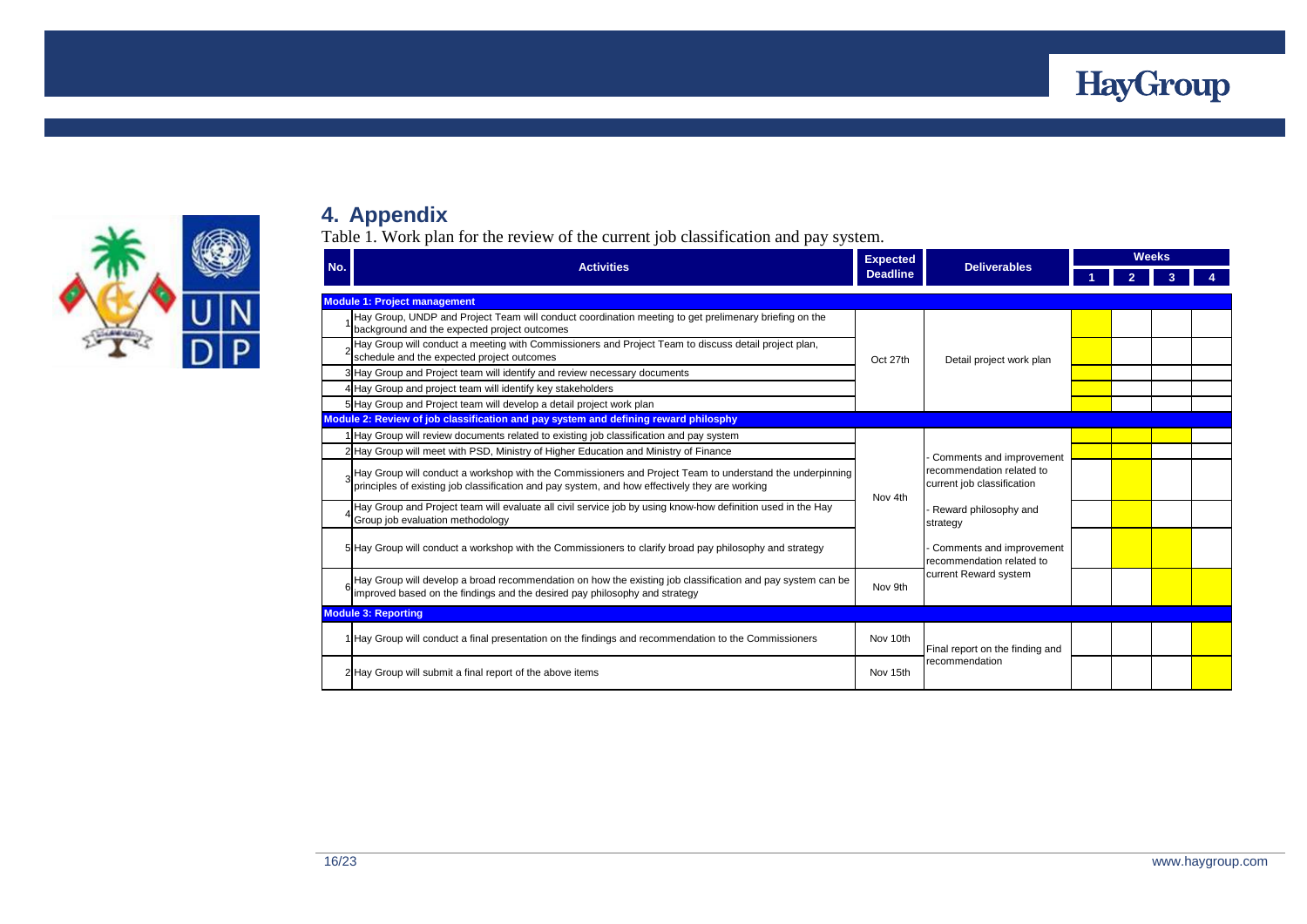



| <b>Job Bands</b>                   | Job            | Managerial / Administrative Job                                     |              |                | <b>Specialist / Professional Job</b> |                                |                             |           | Know-          | <b>Level Descriptors</b>                           |                                                                          |
|------------------------------------|----------------|---------------------------------------------------------------------|--------------|----------------|--------------------------------------|--------------------------------|-----------------------------|-----------|----------------|----------------------------------------------------|--------------------------------------------------------------------------|
|                                    | Grade          | <b>Job Title</b>                                                    | <b>TKH</b>   | <b>MB</b>      | <b>HRS</b>                           | <b>Job Title</b>               | <b>TKH</b>                  | <b>MB</b> | <b>HRS</b>     | <b>How</b>                                         |                                                                          |
|                                    | 19             | Permanent<br>Secretary/<br>Department Head/<br><b>Division Head</b> | G            | $III-$         | 3                                    |                                |                             |           |                | 608                                                | Provide leadership and guidance in<br>planning the implementation of the |
|                                    | 18             |                                                                     | G            | $\mathbf{H}$   | 3                                    |                                |                             |           |                | 528                                                | organization's overall policy and<br>strategy within the boundary of     |
| <b>Senior</b><br><b>Management</b> | 17             |                                                                     | G-           | $\mathbf{H}$   | 3                                    |                                |                             |           |                | 460                                                | allocated resources.                                                     |
|                                    | 16             | Director                                                            | $F+$         | II-            | 3                                    |                                |                             |           |                | 400                                                | Provide leadership for implementing<br>operational or functional group   |
|                                    | 15             |                                                                     | F.           | $   -$         | 3                                    |                                |                             |           | 350            | strategy to achieve functional group<br>objectives |                                                                          |
|                                    | 14             |                                                                     | $E+$         | II-            | 3                                    |                                | F.                          | II-       | $\overline{2}$ | 304                                                | Implement clearly defined operational                                    |
| Junior<br>Management               | 13             | <b>Section Head</b>                                                 | E            | $II-$          | 3                                    | Doctor/<br>Lawyer/<br>Engineer | F-                          | $ + $     | $\overline{2}$ | 264                                                | or functional unit objectives within<br>established policy framework     |
|                                    | 12             |                                                                     | E            | т              | 3                                    |                                | $E+$                        |           | $\overline{2}$ | 230                                                |                                                                          |
|                                    | 11             | Supervisor/                                                         | D+           | ı              | 3                                    | Technician/<br>Paralegal/      | Е                           |           | $\overline{2}$ | 200                                                |                                                                          |
|                                    | 10             | Senior Secretary                                                    | D            | T              | 3                                    | Nurse                          | E-                          |           | $\overline{2}$ | 175                                                |                                                                          |
| <b>Staff</b>                       | 9              |                                                                     | D            | T              | $\overline{2}$                       | 152<br>132                     |                             |           |                |                                                    | Provide administrative or<br>professional support and/or                 |
|                                    | 8              | Admin Staff/                                                        | D-           | T              | $\overline{2}$                       |                                | supervise ancillary workers |           |                |                                                    |                                                                          |
|                                    | $\overline{7}$ | Junior Secretary                                                    | $\mathsf{C}$ | $\mathbf{I}$   | $\overline{2}$                       |                                |                             |           |                | 115                                                |                                                                          |
|                                    | 6              |                                                                     | $C -$        | T              | $\overline{2}$                       |                                |                             |           |                | 100                                                |                                                                          |
|                                    | 5              |                                                                     | B            | L              | $\overline{2}$                       |                                |                             |           |                | 87                                                 |                                                                          |
|                                    | $\overline{4}$ |                                                                     | B            | T              | $\mathbf{1}$                         |                                |                             |           |                | 76                                                 |                                                                          |
| Ancillary<br>staff                 | 3              |                                                                     | <b>B-</b>    | T              | $\mathbf{1}$                         |                                |                             |           |                | 66                                                 | Provide ancillary services                                               |
|                                    | 2              |                                                                     | $A+$         | $\vert$ -      | $\mathbf{1}$                         |                                |                             |           |                | 57                                                 |                                                                          |
|                                    | $\mathbf{1}$   |                                                                     | $A+$         | $\overline{0}$ | $\mathbf{1}$                         |                                |                             |           |                | 50                                                 |                                                                          |

#### **Table 2. Know-how driven job classification and grading system framework.**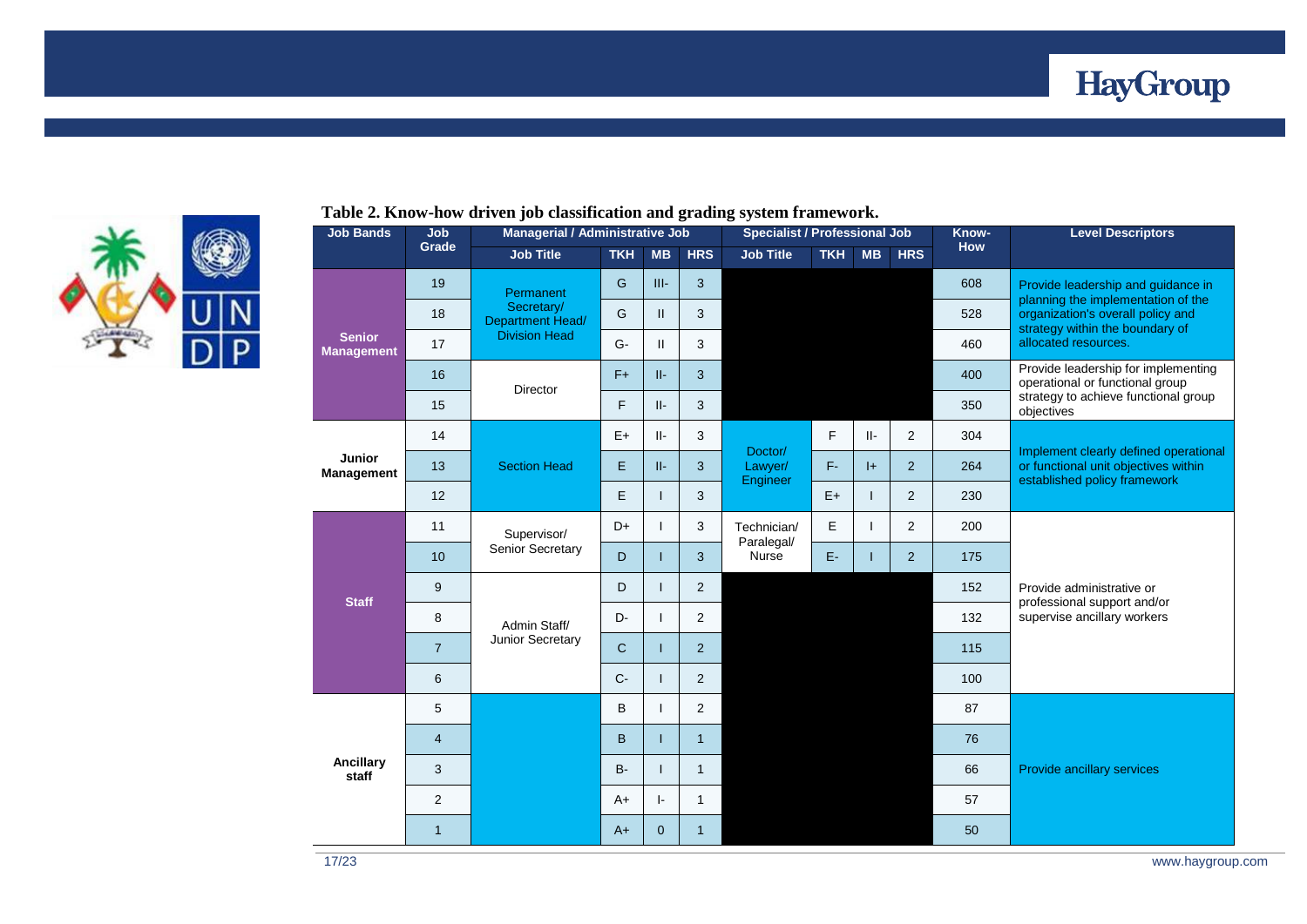





Figure 1. Sample of an organization structure that clearly depicts the reporting line, delegation of accountability and clarity about the qualifications needed to deliver the expected contribution.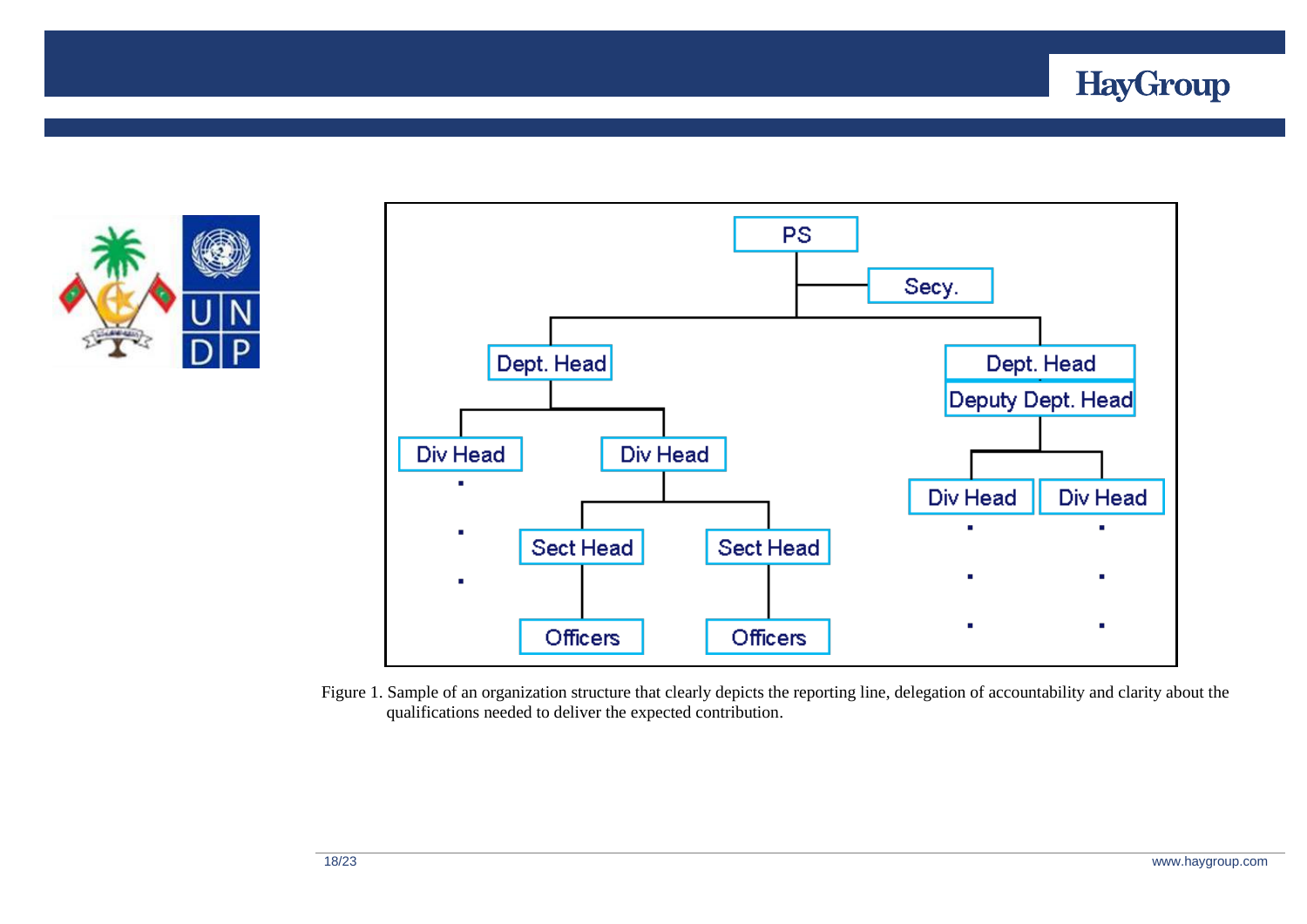





Figure 2. Sample of an organization structure that clearly depicts the reporting line, delegation of accountability and clarity about the qualifications needed to deliver the expected contribution put in grades.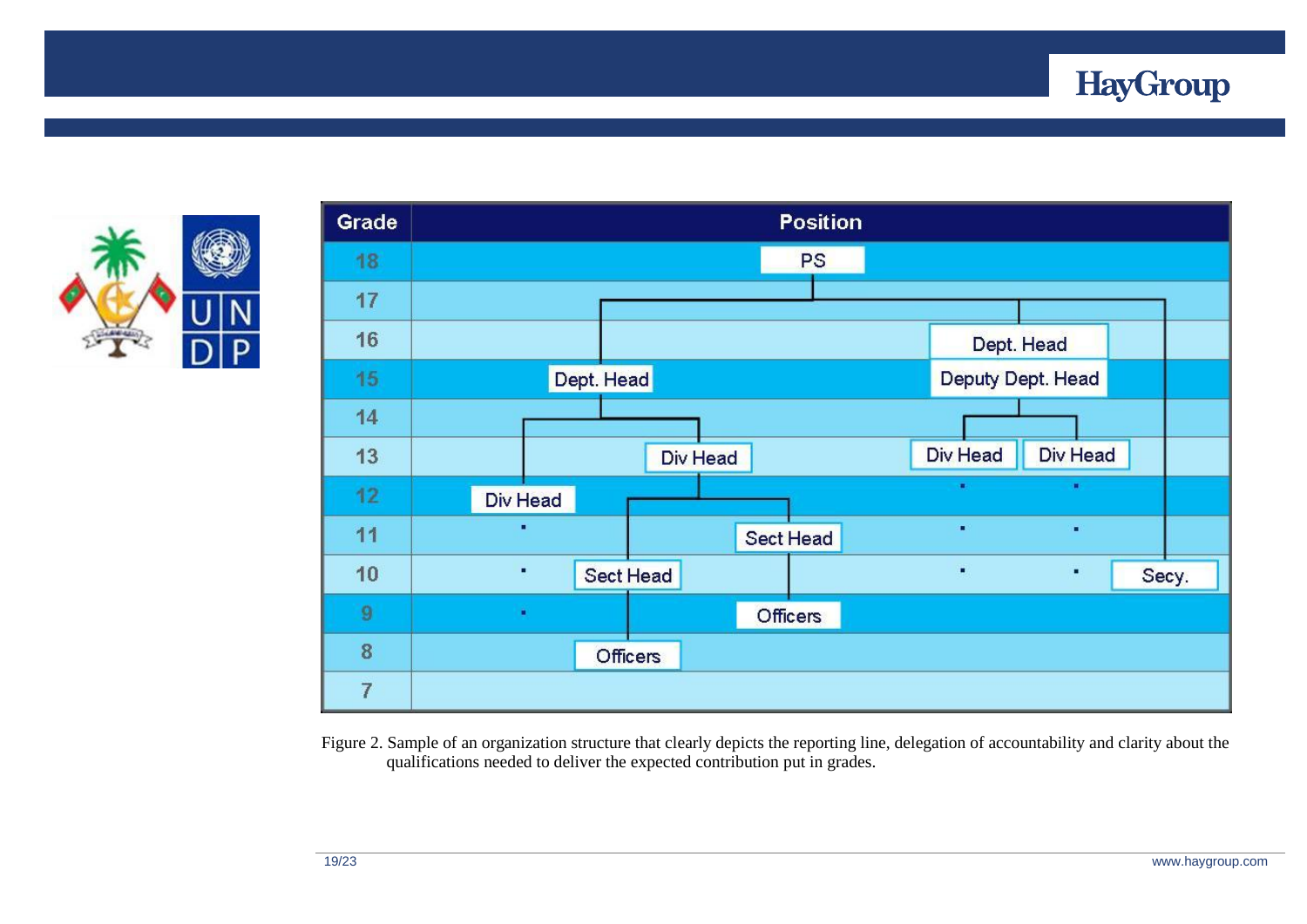# **HayGroup**



### **Current system:**

Job grade is the same as personal grade. When the incumbent moves, the job grade may change.

- Unit: Section  $\mathbf{r}$
- Position Name: Head of Section ×.
- Job Title: Personal Title  $\mathbf{r}$
- Job Band: Personal Band ×.
- Job Grade: Personal Grade
- Job Grade Qualification: Personal Grade Qualification
- Personal Band: Senior Management ٠
- Personal Position: Executive
- Personal Grade: EX7
- Personal Title: Director
- Personal Grade Qualification:
	- **Educational Qualification**  $\mathbf{r}$
	- Length of service

## **Job-Based System:**

Job grade is attached to the job. When the incumbent moves, the job grade remains the same.

- Unit: Section
- Position Name: Head of Section **COLOR**
- Job Title: Head of Section m.
- Job Band: Junior Management å.
- Job Grade: 12  $\blacksquare$
- Job Grade Qualification: Joh size.
- Personal Band: N/A ٠
- Personal Position: N/A
- Personal Grade: N/A
- Personal Title: N/A
- Personal Grade Qualification: N/A

Figure 3. Sample of transformation from the existing system to the job-based system.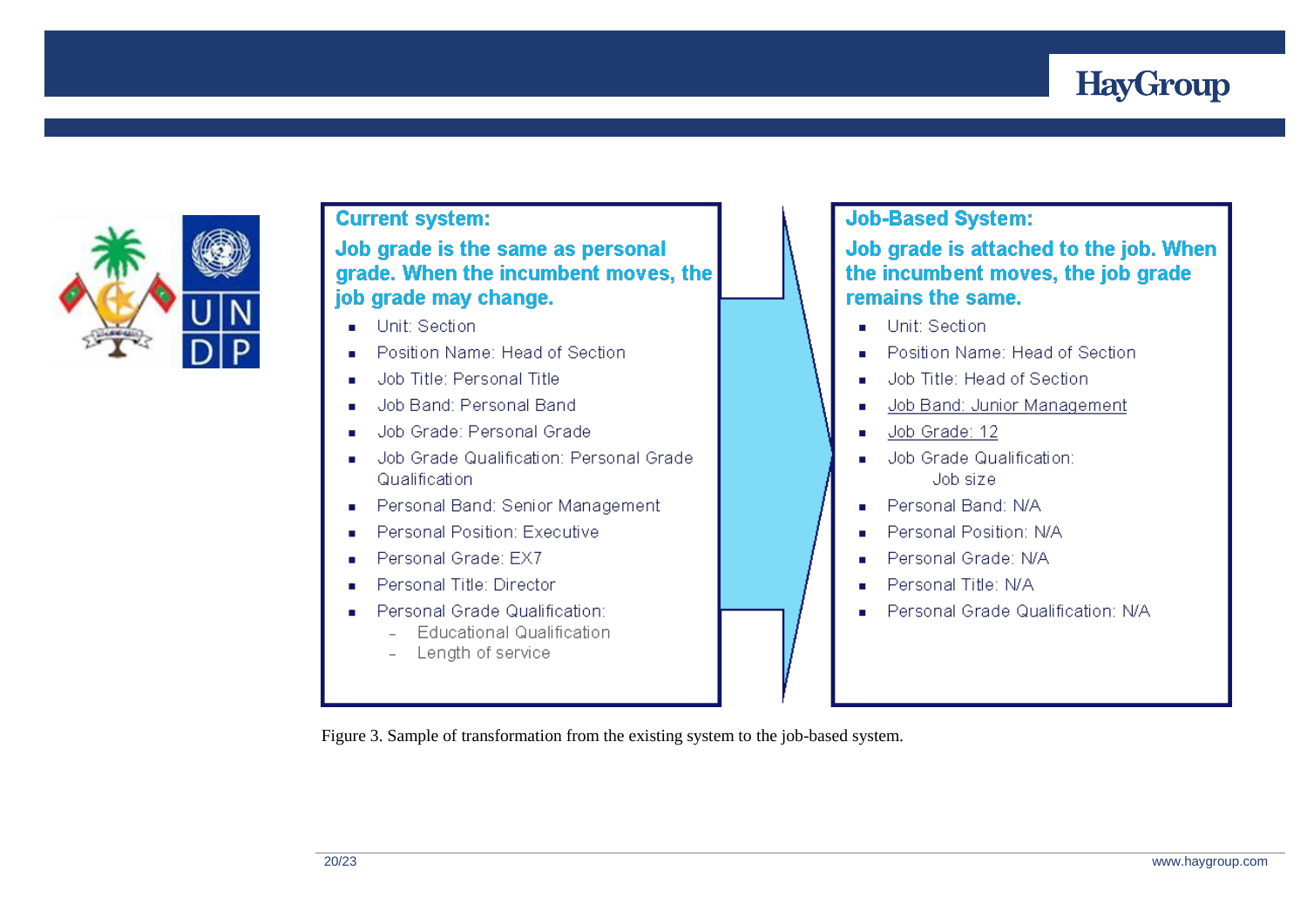



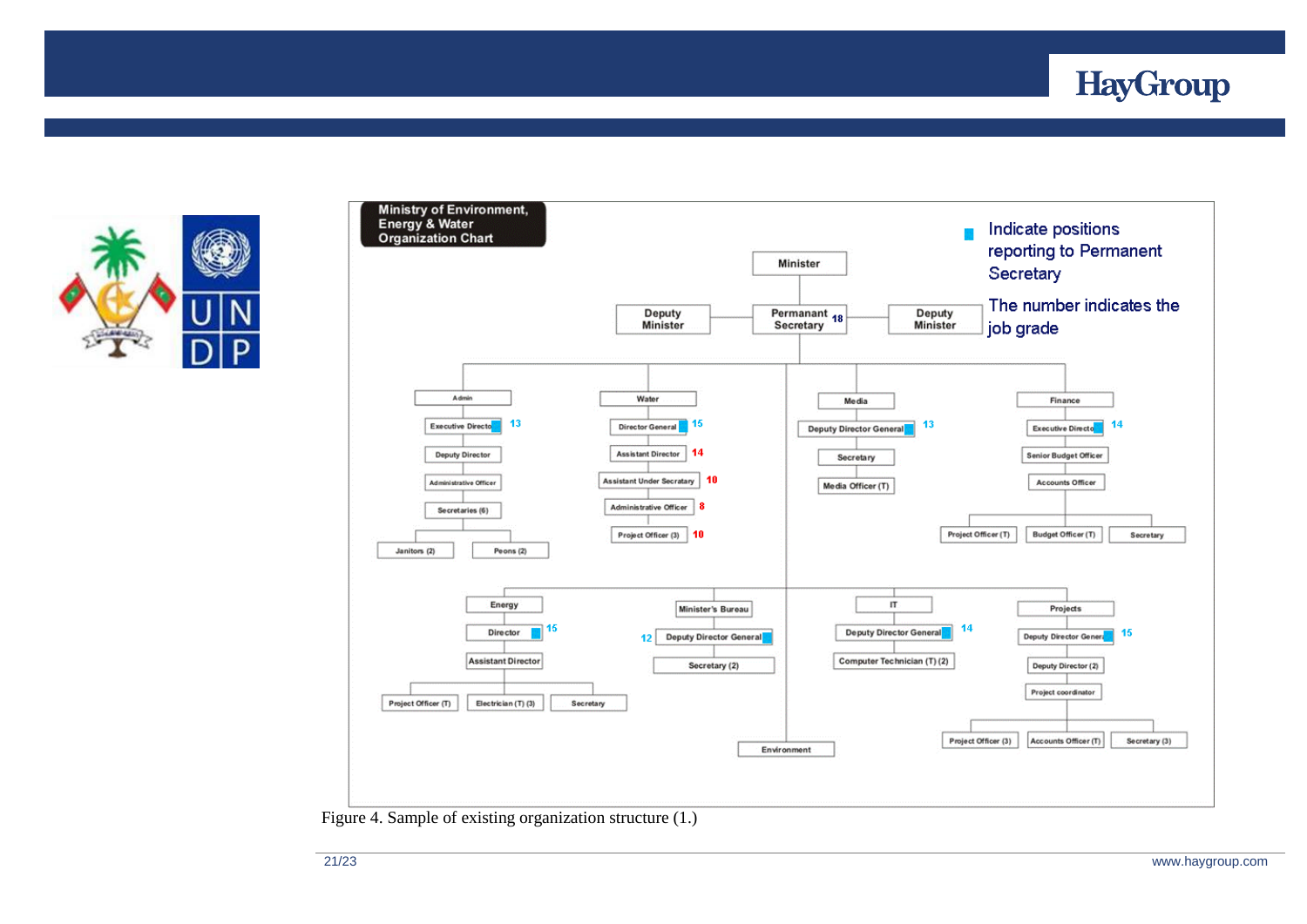![](_page_21_Picture_0.jpeg)

![](_page_21_Picture_1.jpeg)

![](_page_21_Figure_2.jpeg)

Figure 5. Sample of existing organization structure (2.)